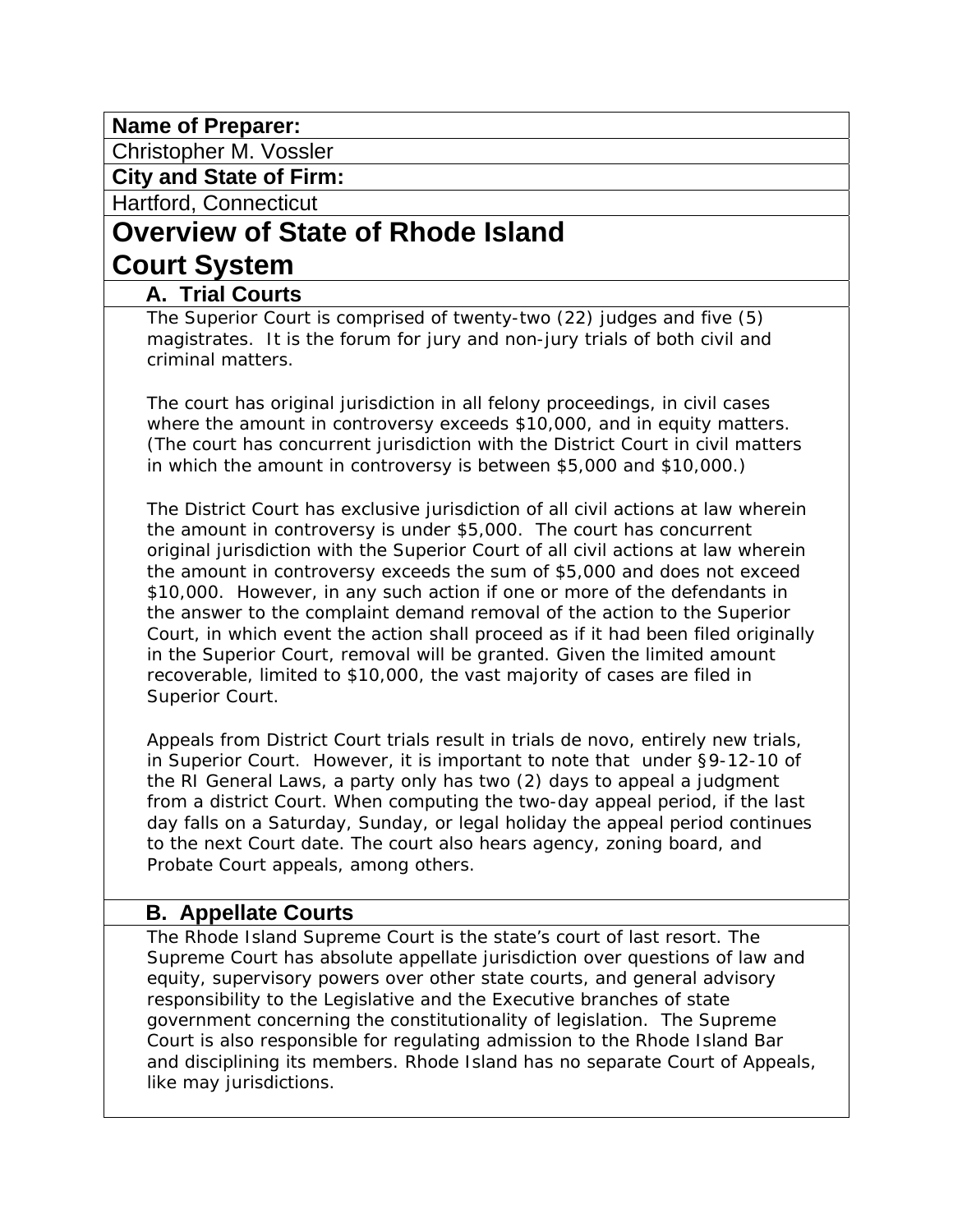| <b>Procedural</b>                                                                                                                                                                                                                                                                                                                                                                                                                                                                                                                                                                                                                                                                                                      |
|------------------------------------------------------------------------------------------------------------------------------------------------------------------------------------------------------------------------------------------------------------------------------------------------------------------------------------------------------------------------------------------------------------------------------------------------------------------------------------------------------------------------------------------------------------------------------------------------------------------------------------------------------------------------------------------------------------------------|
| A. Venue                                                                                                                                                                                                                                                                                                                                                                                                                                                                                                                                                                                                                                                                                                               |
| Personal or transitory actions and suits brought by or against corporations, if<br>brought in the superior court, shall be brought in the court for the county, and<br>if brought in a district court, shall be brought in the division in which the other<br>party or some one of the other parties dwell, or in the court for the county or<br>in the district court for the division in which the defendant or some one of the<br>defendants shall be found, or in which the corporation is located by its<br>charter, or if not located by its charter, in which the annual meetings of the<br>corporation are required to be, or if not required to be, are actually held. R.I.<br>Gen. Laws Ann. § 9-4-4 (West). |
| All other actions and suits, if brought in the superior court, shall be brought in<br>the court for the county, or if brought in the district court, shall be brought in<br>the division in which some one of the plaintiffs or defendants shall dwell, or in<br>the superior court for the county or in the district court for the division in<br>which the defendant or some one of the defendants shall be found; and if no<br>one of the plaintiffs or defendants shall dwell in the state, the action, if<br>brought in the superior court, may be brought in the court for any county, or<br>if in a district court, in any division. R.I. Gen. Laws Ann. § 9-4-3 (West).                                        |
| If no one of the plaintiffs or defendants dwell within the state, and a<br>corporation established out of the state be a party, personal or transitory<br>actions or suits by or against it may, if brought in the superior court, be<br>brought in the court for any county, or if in the district court, in any division.<br>R.I. Gen. Laws Ann. § 9-4-5 (West).                                                                                                                                                                                                                                                                                                                                                     |
| Except as otherwise provided herein, all actions and suits brought contrary to<br>the provisions of § 9-4-2 shall be dismissed, and any action contrary to §§ 9-<br>4-3--9-4-5, may be dismissed. In lieu of dismissal, any civil action brought in<br>the wrong county, if brought in the superior court, or in the wrong division, if<br>brought in the district court, may, in the discretion of the court, be<br>transferred to a proper county or division. R.I. Gen. Laws Ann. § 9-4-6<br>(West).                                                                                                                                                                                                                |
| <b>B. Statute of Limitations</b>                                                                                                                                                                                                                                                                                                                                                                                                                                                                                                                                                                                                                                                                                       |
| Slander $-1$ year next after the words are spoken;                                                                                                                                                                                                                                                                                                                                                                                                                                                                                                                                                                                                                                                                     |
| Injuries - 3 years next after the cause of action accrues;                                                                                                                                                                                                                                                                                                                                                                                                                                                                                                                                                                                                                                                             |
| Malpractice – action shall be commenced within three (3) years from the time<br>of the occurrence, or date it is discovered. Exception: one who is under a<br>disability by reason of age, mental incompetence or otherwise, and on whose<br>behalf no action is brought within the 3 year period, shall bring the action<br>within three (3) years from the removal of disability;                                                                                                                                                                                                                                                                                                                                    |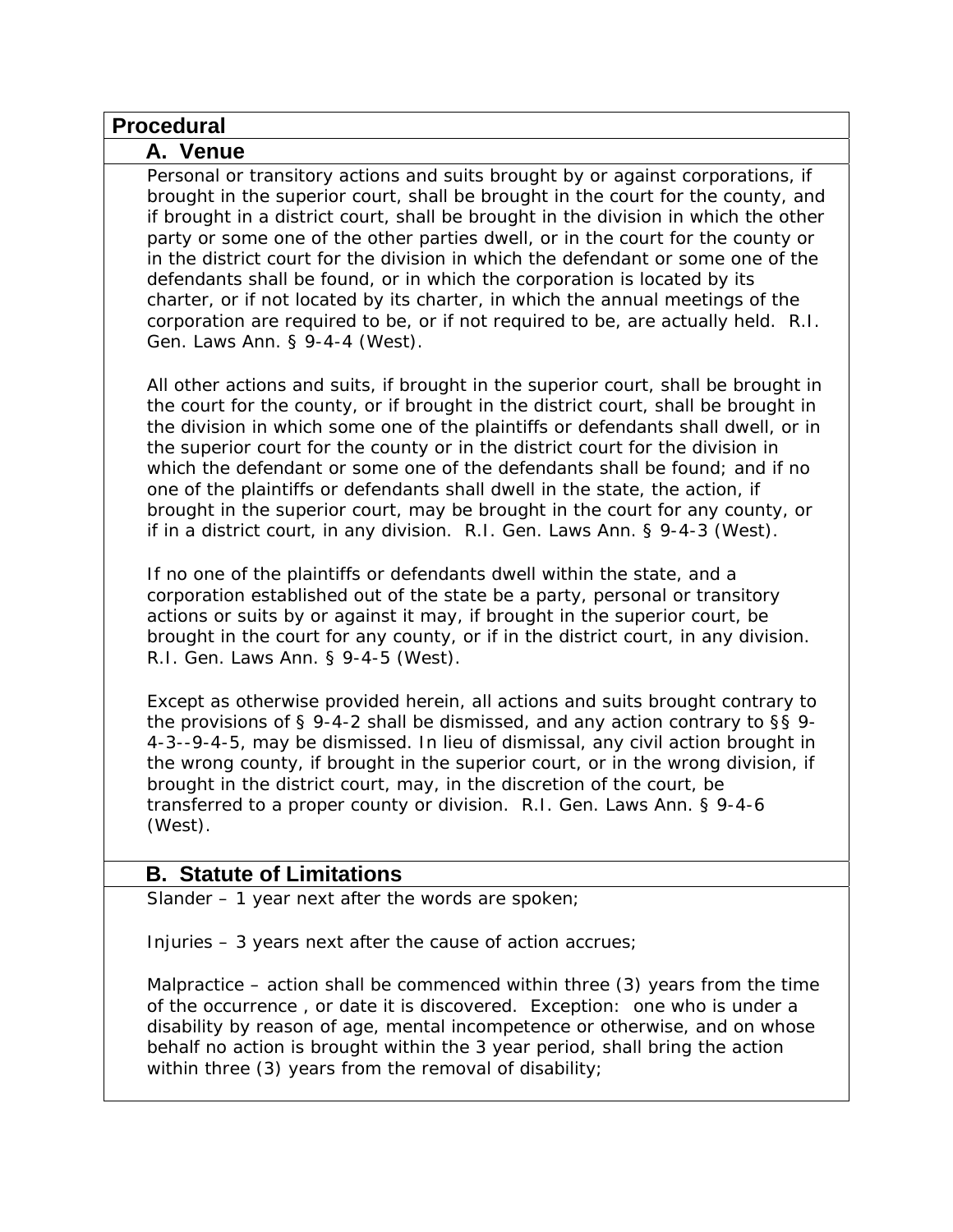Legal Malpractice  $-3$  years from the date of the occurrence or date it is discovered;

Home Inspector Malpractice – 3 years of delivery of the written home inspection report, or 3 years from the discovery of the alleged damages.

Actions against State or Town – within 3 years of the accrual of any claim of tort;

Property damage: 3 years or 10 years for property damage caused by a defective product;

Written contract: 10 years; oral contract: 10 years; contract under seal: 20 years;

Product liability: 3 years;

Sexual molestation of a minor: 7 years from the date of the last alleged act, or the date of when the victim reasonably should have discovered that the last alleged act caused injury;

Wrongful death: 3 years from date of death, or date when wrongful act that caused death was or should have been discovered;

Breach of warranty: 3 years;

Fraud: 10 years;

Workers' Compensation: 3 years; and

Asbestos Exposure: 3 years from date of diagnosis.

# **C. Time for Filing an Answer**

A defendant must respond to the complaint (file an answer) within 20 days of date of service. If no answer is filed within 20 days, the plaintiff may obtain a default judgment against the defendant for amount claimed in complaint.

# **D. Dismissal Re-Filing of Suit**

If an action is timely commenced and is terminated in any other manner than by a voluntary discontinuance, a dismissal of the complaint for neglect to prosecute the action, or a final judgment upon the merits, the plaintiff, or if he or she dies and the claim survives, his or her executor or administrator, may commence a new action upon the same claim within one year after the termination.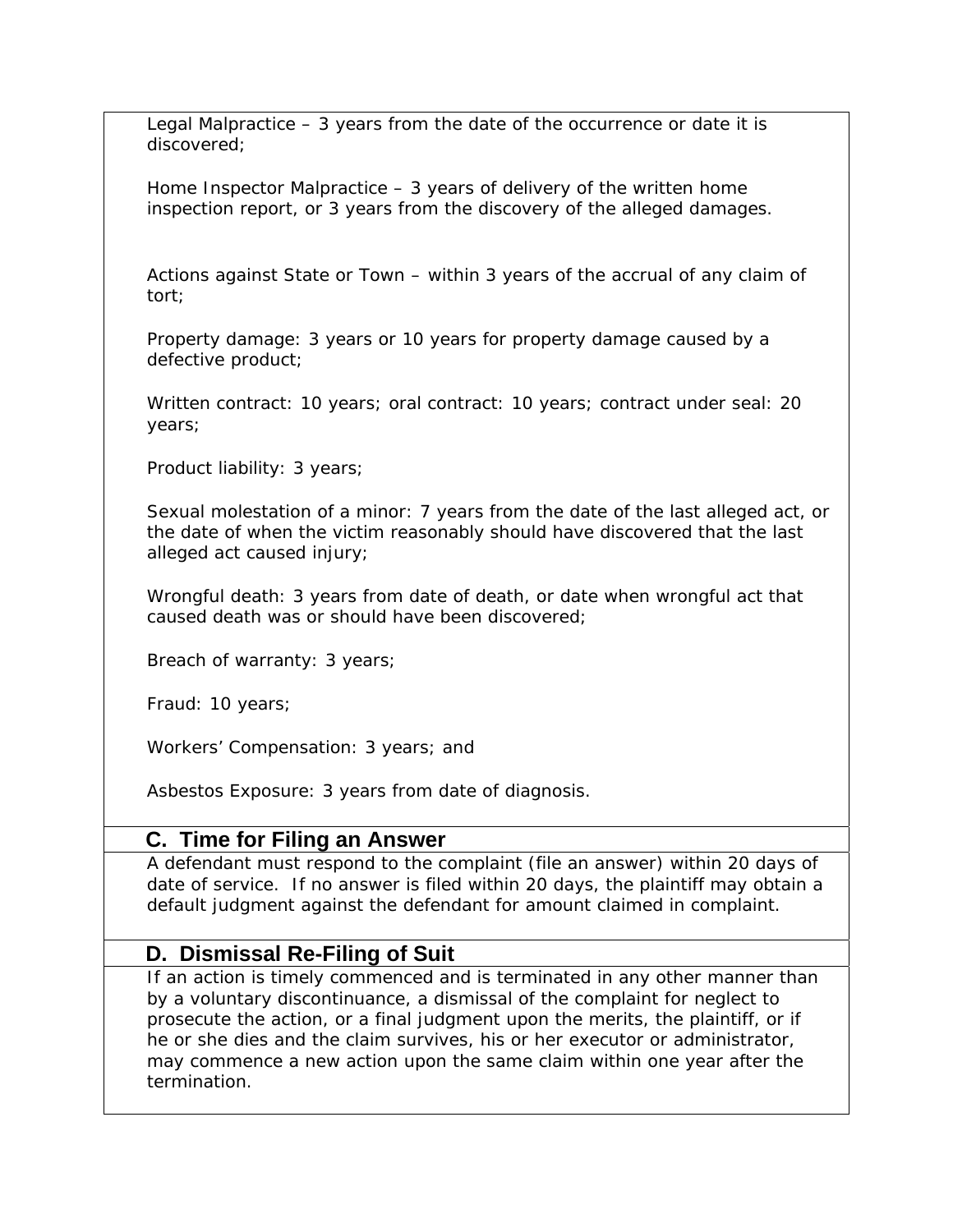It is elementary that a dismissal without prejudice "prevent[s] the decree of dismissal from operating as a bar to a subsequent suit." Black's Law Dictionary 421 (5th ed. 1979). Moreover, this Court previously has acknowledged that a dismissal granted "without prejudice" because of insufficient service of process does not preclude a plaintiff from refiling upon the same claim. *International Brotherhood of Police Officers, Local No. 302 v. Town of Portsmouth,* 506 A.2d 540, 542 (R.I.1986). Furtado v. Laferriere, 839 A.2d 533, 538 (R.I. 2004).

R.I. Gen. Laws Ann. § 9-1-22 (West) In certain limited circumstances, G.L.1956 § 9-1-22 (the savings statute) allows a party to recommence an action within one year after the dismissal of a prior lawsuit. The savings statute does not apply, however, when there has been a "voluntary discontinuance" of the first action or when the court has dismissed the first lawsuit for "neglect to prosecute the action." Furtado v. Laferriere, 839 A.2d 533, 543 (R.I. 2004).

Rhode Island Superior Court Civil Procedure Rule 41 (b) Involuntary Dismissal:

The court may, in its discretion, dismiss any action for lack of prosecution where the action has been pending for more than 5 years, or, at any time, for failure of the plaintiff to comply with these rules or to proceed when the action is reached for trial. Notice that an action will be in order for dismissal on a day certain shall be mailed to the plaintiff's attorney of record and to the plaintiff if the plaintiff's address be known. If there be no attorney of record and if the plaintiff's address is not known, such notice shall be published as directed by the court in accordance with statutory provisions.

### **Liability**

#### **A. Negligence**

To prevail on a claim of negligence, "a plaintiff must establish a legally cognizable duty owed by a defendant to a plaintiff, a breach of that duty, proximate causation between the conduct and the resulting injury, and the actual loss or damage." *Mills v. State Sales, Inc.,* 824 A.2d 461, 467-68 (R.I.2003) (quoting *Jenard v. Halpin,* 567 A.2d 368, 370 (R.I.1989)). The crux of this appeal is whether defendant owed plaintiff a legal duty, which is a question of law. *Martin v. Marciano,* 871 A.2d 911, 915 (R.I.2005) (citing *Volpe v. Gallagher,* 821 A.2d 699, 705 (R.I.2003)). If no such duty exists, then plaintiff's claim must fail, as a matter of law. If the evidence establishes that a duty did run from defendant to plaintiff, then plaintiff is entitled to a determination of the remaining factual questions-did defendant breach the duty of care, and if so, was that breach the proximate cause of plaintiff's harm? *See Terry v. Central Auto Radiators, Inc.,* 732 A.2d 713, 718 (R.I.1999) ("Whether [defendant's] inaction amounted to a breach of the duty owed to [plaintiff] was a question of fact[,] which should have been put to the trial jury."); *Splendorio v. Bilray Demolition Co.,* 682 A.2d 461, 467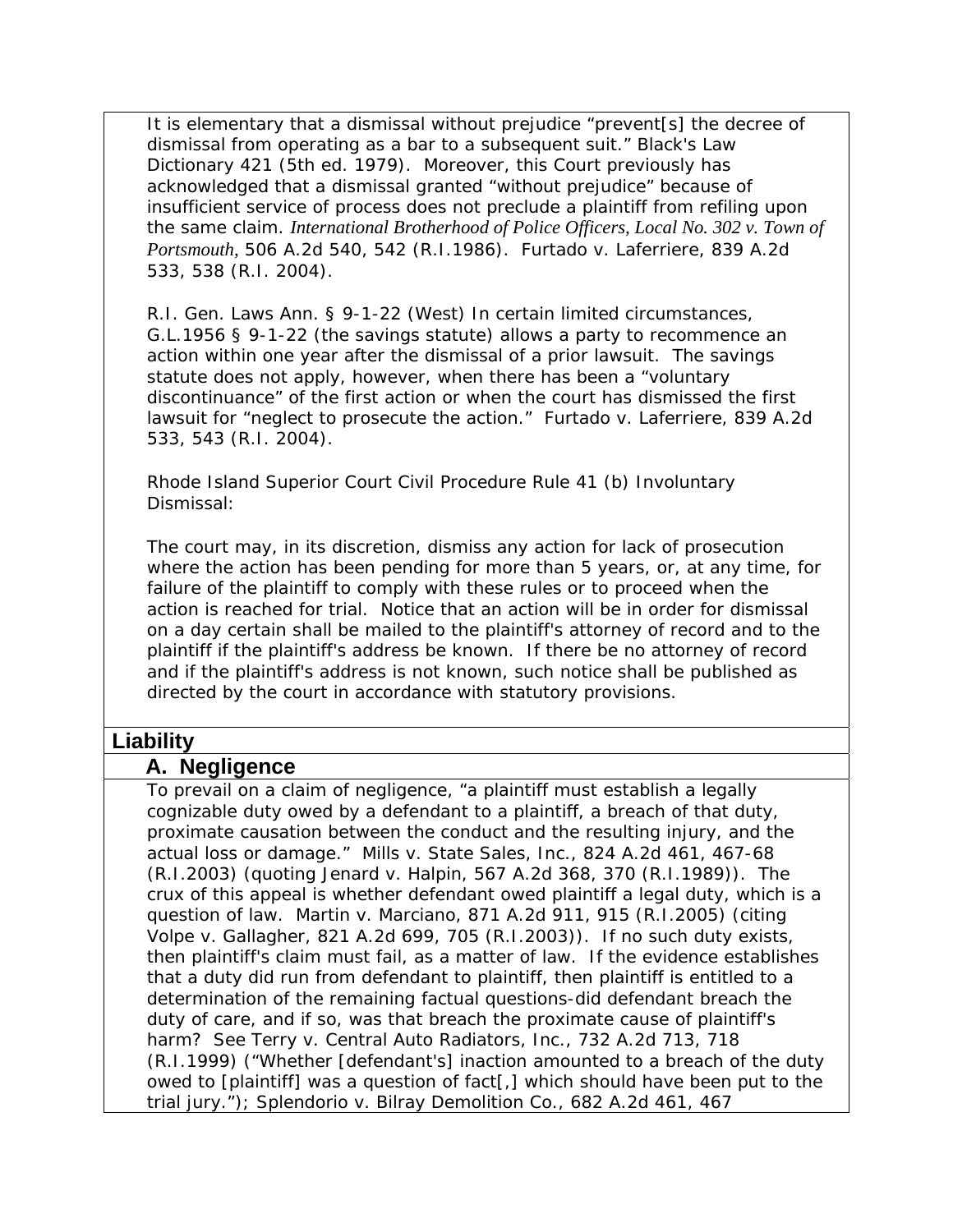(R.I.1996) ("Ordinarily the determination of proximate cause ... is a question of fact that should not be decided by summary judgment.").

**\*887** 567 This Court determines whether a duty exists on a "case-by-case basis," considering " 'all relevant factors, including the relationship between the parties, the scope and burden of the obligation to be imposed upon the defendant, public policy considerations,' ... and the 'foreseeability of harm to the plaintiff.'" *Martin,* 871 A.2d at 915 (quoting *Volpe,* 821 A.2d at 705, and *Banks v. Bowen's Landing Corp.,* 522 A.2d 1222, 1225 (R.I.1987)). The linchpin in the analysis of whether a duty flows from a defendant to a plaintiff is foreseeability. *Splendorio,* 682 A.2d at 466; *see Volpe,* 821 A.2d at 705. *Selwyn v. Ward*, 879 A.2d 882, 886-87 (R.I. 2005).

Defenses: accord and satisfaction, arbitration and award, assumption of risk, discharge in bankruptcy, duress, estoppel, failure of consideration, fraud, illegality, injury by fellow servant, laches, license, payment, release, res judicata, statute of frauds, statute of limitations, waiver, and any other matter constituting an avoidance or affirmative defense. RI R RCP Rule 8.

#### Gen. Laws § 9-20-4: Pure Comparative Negligence

In all actions brought for personal injuries, or where personal injuries have resulted in death, or for injury to property, the fact that the person injured, or the owner of the property or person having control over the property, may not have been in the exercise of due care shall not bar a recovery, but damages shall be diminished by the finder of fact in proportion to the amount of negligence attributable to the person injured, or the owner of the property or the person having control over the property.

Gen. Laws Title 10, Chapter 6: Uniform Contribution Among Tortfeasors Act: The right of contribution exists among joint tortfeasors; provided however, that when there is a disproportion of fault among joint tortfeasors, the relative degree of fault of the joint tortfeasors shall be considered in determining their pro rata shares.

A joint tortfeasor is not entitled to a final money judgment for contribution until he or she has by payment discharged the common liability or has paid more than his or her pro rata share of the final money judgment. Actions for contribution shall be commenced not later than one year next after the first payment made by a joint tortfeasor which has discharged the common liability or is more than his or her pro rata share thereof.

A release by the injured person of one joint tortfeasor, whether before or after judgment, does not discharge the other tortfeasors unless the release so provides; but reduces the claim against the other tortfeasors in the amount of the consideration paid for the release, or in any amount or proportion by which the release provides that the total claim shall be reduced, if greater than the consideration paid.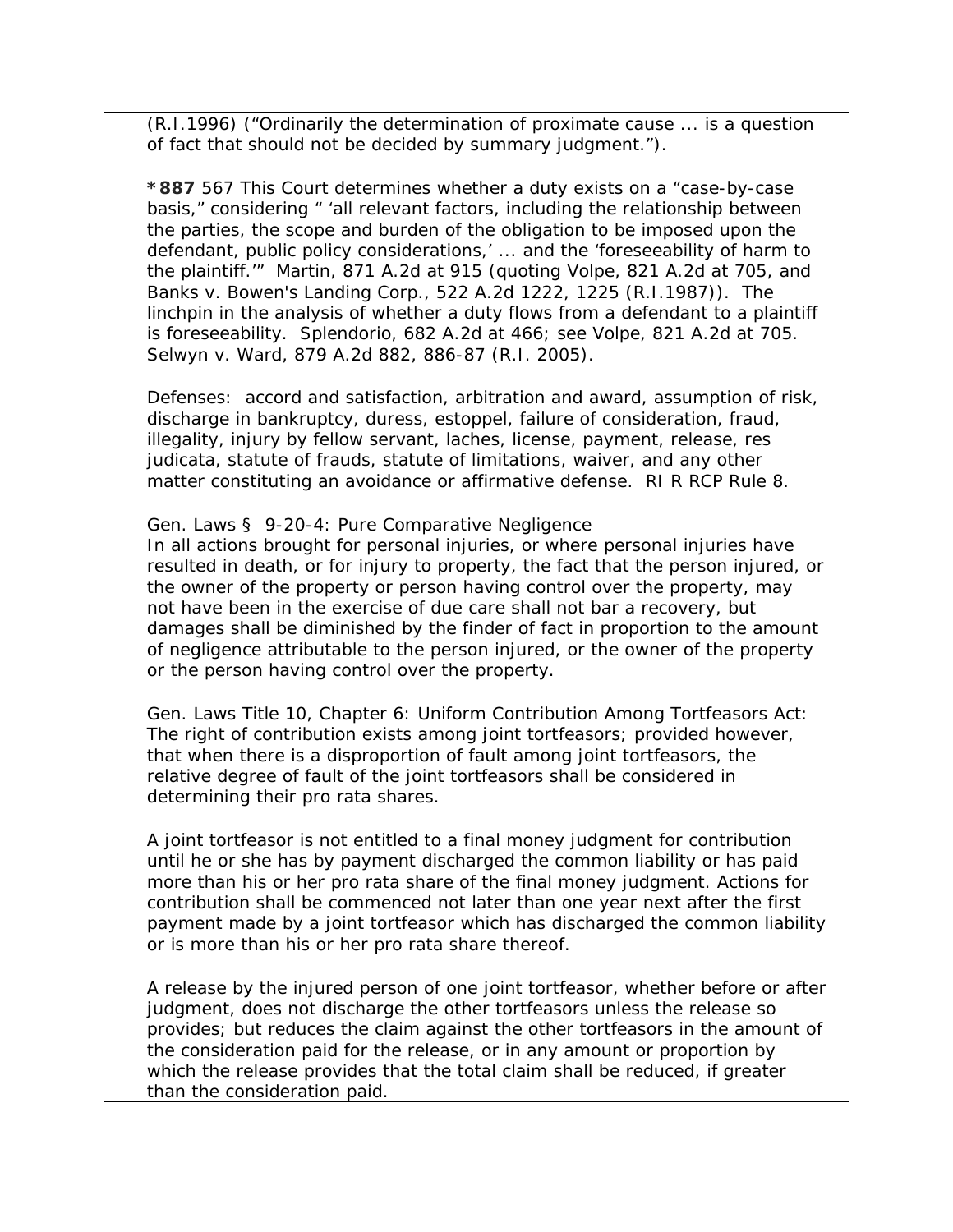# **B. Negligence Defenses**

Include, but are not limited to, (1) Statute of limitation; (2) Lack of legal duty owed; (3) Assumption of the risk (must be pleaded an affirmative defense) G.L. 1956 § 9-20-4(c); and (4) Comparative negligence G.L. 1956 § 9-20-4(b) (must be pleaded as an affirmative defense).

Rhode Island has not established a cause of action for negligence based upon the "mode of operation" of the defendant's business, as many jurisdictions have in premises liability matters.

# **C. Gross Negligence, Recklessness, Willful and Wanton Conduct**

A finding of gross negligence, recklessness, willful and wanton conduct may afford a claimant the right to punitive damages.

# **D. Negligent Hiring and Retention**

An action for negligent hiring provides a remedy to injured third parties who would otherwise be foreclosed from recovery under the master-servant doctrine*. Welsh Mfg., Div. of Textron, Inc. v. Pinkerton's, Inc.*, 474 A.2d 436 (R.I. 1984).

Recognition of direct employer liability for its negligence in hiring is consistent with section 213 of the Restatement (Second) of Agency and comports with the general tort principles of negligence. *Welsh Mfg., Div. of Textron, Inc. v. Pinkerton's, Inc*., 474 A.2d 436 (R.I. 1984). The standard of reasonable care requires an employer to guard against selecting a person who it knows or should have known was unfit or incompetent for the employment, thereby exposing third parties to an unreasonable risk of harm. *Welsh Mfg., Div. of Textron, Inc. v. Pinkerton's, Inc.*, 474 A.2d 436 (R.I. 1984).

We recognized the viability of a cause of action against an employer for the negligent retention and/or supervision of an employee when a third party is injured by the acts of unfit or incompetent employees. We held that an employer has a duty "to exercise reasonable care in selecting [and retaining] an employee who, as far as could be reasonably known, [is] competent and fit for the [employment]." *Welsh,* 474 A.2d at 440. The amount of care deemed to be "reasonable," depends on the risk of harm inherent in the employment- "[t]he greater the risk of harm, the higher the degree of care necessary to constitute ordinary care." *Id.* (citing *Leonard v. Bartle,* 48 R.I. 101, 104, 135 A. 853, 854 (1927)). *Rivers v. Poisson*, 761 A.2d 232, 235 (R.I. 2000).

# **E. Negligent Entrustment**

To date, the Court has not recognized negligent entrustment as a basis for liability, and we decline to do so in this case.

Even if we did adopt negligent entrustment as a source of liability, plaintiff's argument would fail. According to plaintiff, negligent entrustment results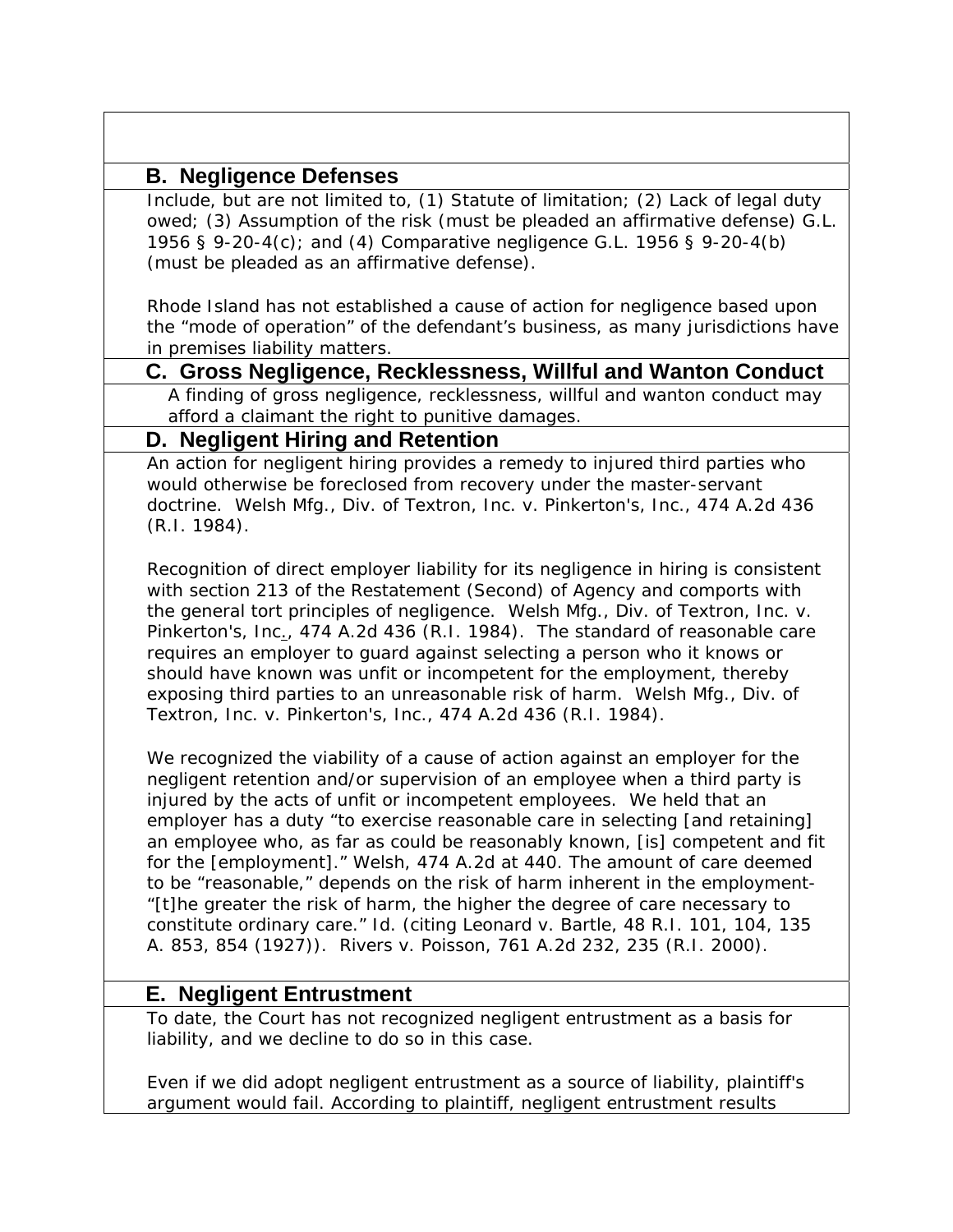when a plaintiff proves that (1) the entrustee was incompetent, inexperienced, or reckless; (2) the entrustor knew, or had reason to know, of the entrustee's condition or propensities; (3) there was an entrustment of chattel; (4) the entrustment created an appreciable risk of harm to others, and a duty on the part of the entrustor; and (5) the entrustor's negligence in entrusting the chattel caused the plaintiff's injury. 57A Am.Jur.2d *Negligence* § 332 (1989). *Regan v. Nissan N. Am., Inc.*, 810 A.2d 255, 257 (R.I. 2002)

Whenever any motor vehicle shall be used, operated, or caused to be operated upon any public highway of this state with the consent of the owner, lessee, or bailee, expressed or implied, the driver of it, if other than the owner, lessee, or bailee, shall in the case of an accident be deemed to be the agent of the owner, lessee, or bailee, of the motor vehicle unless the driver shall have furnished proof of financial responsibility in the amount set forth in chapter 32 of this title, prior to the accident. For the purposes of this section, the term "owner" shall include any person, firm, co-partnership, association, or corporation having the lawful possession or control of a motor vehicle under a written sale agreement. R.I. Gen. Laws Ann. § 31-33-6 (West).

### **F. Dram Shop**

Under Rhode Island law, there is no common law cause of action for liquor liability. Rather, a plaintiff must proceed under the Rhode Island Liquor Liability Act. The Act provides that a defendant "who negligently serves liquor to a visibly intoxicated individual is liable for damages proximately caused by the individual's consumption of the liquor." R.I.G.L. § 3-14-6(b).

The statute builds in a potential defense. It provides that, "A defendant is not chargeable with knowledge of an individual's consumption of liquor or other drugs off the defendant's premises unless the individual's appearance and behavior, or other facts known to the defendant, would put a reasonable and prudent person on notice of that consumption." § 3-14-6(d).

A defendant, as described in § 3-14-5, who negligently serves liquor to a minor is liable for damages proximately caused by the minor's consumption of the liquor.

A defendant, as defined in § 3-14-5, who negligently serves liquor to a visibly intoxicated individual is liable for damages proximately caused by the individual's consumption of the liquor.

Punitive damages can be recovered where the service is "reckless." R.I.G.L. 3-14-7(b) provides that a defendant "who recklessly provides liquor to a visibly intoxicated individual is liable for damages proximately caused by that individual's consumption of the liquor." The statute provides that, "Service of liquor is reckless if a defendant intentionally serves liquor to an individual when the server knows that the individual being served is a minor or is visibly intoxicated, and the server consciously disregards an obvious and substantial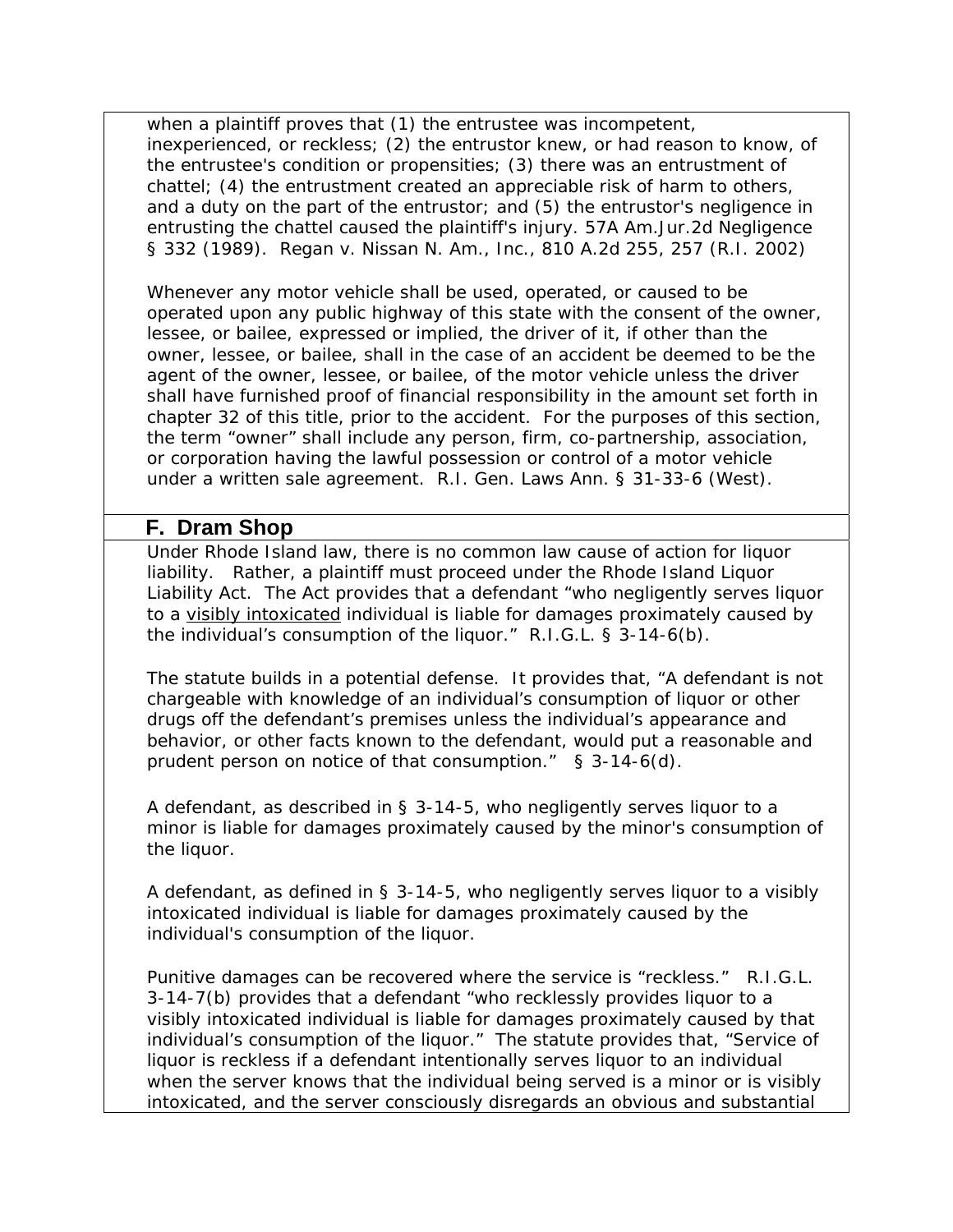risk that serving liquor to that individual will cause physical harm to the drinker or to others." 3-14-7(c)(1). Moreover, "the disregard of the risk, when viewed in light of the nature and purpose of the server's conduct and the circumstances known to him or her, must involve a gross deviation from the standard of conduct that a reasonable and prudent person would observe in the same situation."  $3-14-7(c)(2)$ .

The statute provides examples of "reckless conduct": "Specific serving practices that are admissible as evidence of reckless conduct include, but are not limited to, the following: (1) Active encouragement of intoxicated individuals to consume substantial amounts of liquor; (2) Service of liquor to an individual who is under twenty-one (21) years old when the server has actual or constructive knowledge of the individual's age; and (3) Service of liquor to an individual that is so continuous and excessive that it creates a substantial risk of death by alcohol poisoning." 3-14-7(d).

Finally, the statute provides that, "Damages may be awarded for all injuries recognized under Rhode Island common or statutory law." R.I.G.L. 3-14- 8(a). Moreover, "Punitive damages may be awarded in all actions based on reckless conduct, as set forth in 3-14-7(c). Punitive damages may not be awarded for actions based on negligent conduct, as set forth in 3-14-6(c)."  $3-14-8(b)$ .

Proof of service of alcoholic beverages to a person under twenty-one (21) years of age without request for identification forms a rebuttable presumption of negligence. R.I. Gen. Laws Ann. § 3-14-6 (West).

Rhode Island dramshop statute must be applied to accidents that occur outside state when injury is proximately caused by violation of dramshop statute within state. Gen.Laws 1956, § 3-11-1. *Pardey v. Boulevard Billiard Club*, 518 A.2d 1349 (R.I. 1986).

#### Interpretation

Intoxication in many instances is a condition that may not be detected. It is unreasonable to hold the licensee liable for serving intoxicated persons unless the licensee or the licensee's agent knew or should have known that the consumer was inebriated. See Lawrence v. Anheuser-Busch, Inc., 523 A.2d 864, 871 (R.I. 1987).

"The server cannot be expected to make a determination of sobriety unless the server is familiar with the drinker's previous level of alcohol consumption or unless the drinker manifests such telltale signs of intoxication as swaying or slurred speech." Embry v. Ortiz, 538 A.2d 1002 (R.I. 1988).

# **G. Joint and Several Liability**

Plaintiff may recover 100% of damages from joint tort-feasor who has contributed to injury in any degree and joint tort-feasor may then seek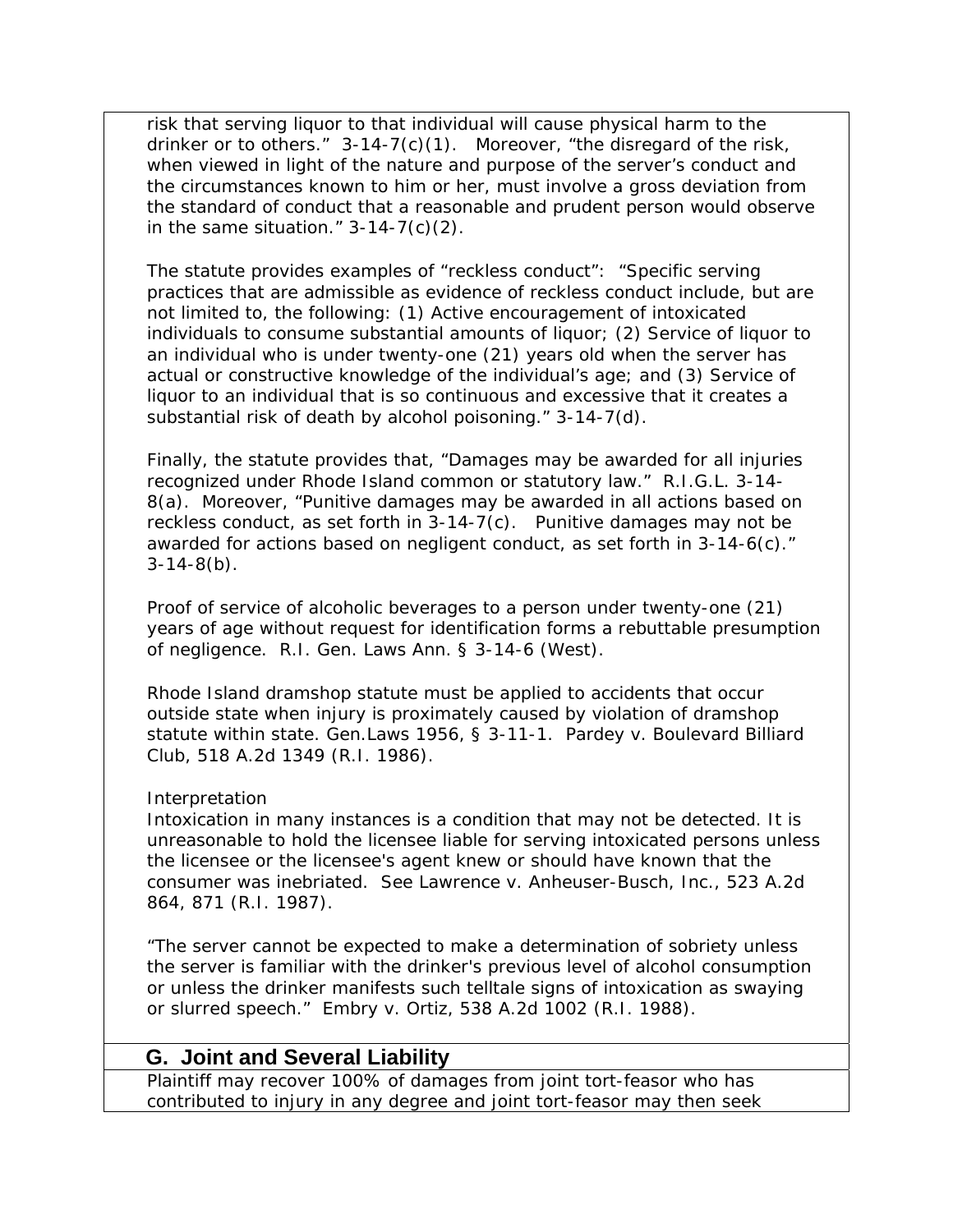contribution pursuant to statute either by separate action or by impleading fellow joint tort-feasor under third-party practice. Gen.Laws 1956, § 10-6-1 *et seq*.

*Roberts-Robertson v. Lombardi*, 598 A.2d 1380 (R.I. 1991) It is a well-settled doctrine that a plaintiff may recover 100 percent of his or her damages from a joint tortfeasor who has contributed to the injury in any degree. *Sousa v. Casey,* 111 R.I. 623, 637-38, 306 A.2d 186, 194 (1973). The joint tortfeasor may then seek contribution pursuant to statute either by a separate action or by impleading the fellow joint tortfeasor under third-party practice.

*Roberts-Robertson v. Lombardi*, 598 A.2d 1380, 1381 (R.I. 1991) One of primary purposes of passage of the Uniform Contribution Among Tortfeasors Act of Rhode Island was to create a right of contribution among joint tortfeasors which did not exist at common law. Gen.Laws R.I.1956, §§ 10-6-1 *et seq*., 10-6-2. *New Amsterdam Cas. Co. v. Homans-Kohler, Inc.*, 1970, 310 F.Supp. 374, affirmed 435 F.2d 1232. Contribution 5(2).

Uniform Contribution Among Tortfeasors Act of Rhode Island applies only where there is a common liability in tort by joint tort-feasors for same injury to person or property; this common liability may be either joint or several, but there can be no contribution unless the injured person has a right of action in tort against both party who seeks contribution and the party from whom contribution is sought. Gen.Laws R.I.1956, §§ 10-6-1 et seq., 10-6-2. *New Amsterdam Cas. Co. v. Homans-Kohler, Inc.*, 1970, 310 F.Supp. 374, affirmed 435 F.2d 1232. Contribution  $\blacktriangleright$  5(2).

R.I. Gen. Laws Ann. § 10-6-1 (West). For the purposes of this chapter, the term "joint tortfeasors" means two (2) or more persons jointly or severally liable in tort for the same injury to person or property, whether or not judgment has been recovered against all or some of them; provided, however, that a master and servant or principal and agent shall be considered a single tortfeasor. R.I. Gen. Laws Ann. § 10-6-2 (West).

The right of contribution exists among joint tortfeasors; provided however, that when there is a disproportion of fault among joint tortfeasors, the relative degree of fault of the joint tortfeasors shall be considered in determining their pro rata shares. R.I. Gen. Laws Ann. § 10-6-3 (West)*.*

A joint tortfeasor is not entitled to a final money judgment for contribution until he or she has by payment discharged the common liability or has paid more than his or her pro rata share of the final money judgment. Actions for contribution shall be commenced not later than one year next after the first payment made by a joint tortfeasor which has discharged the common liability or is more than his or her pro rata share thereof. R.I. Gen. Laws Ann. § 10-6- 4 (West).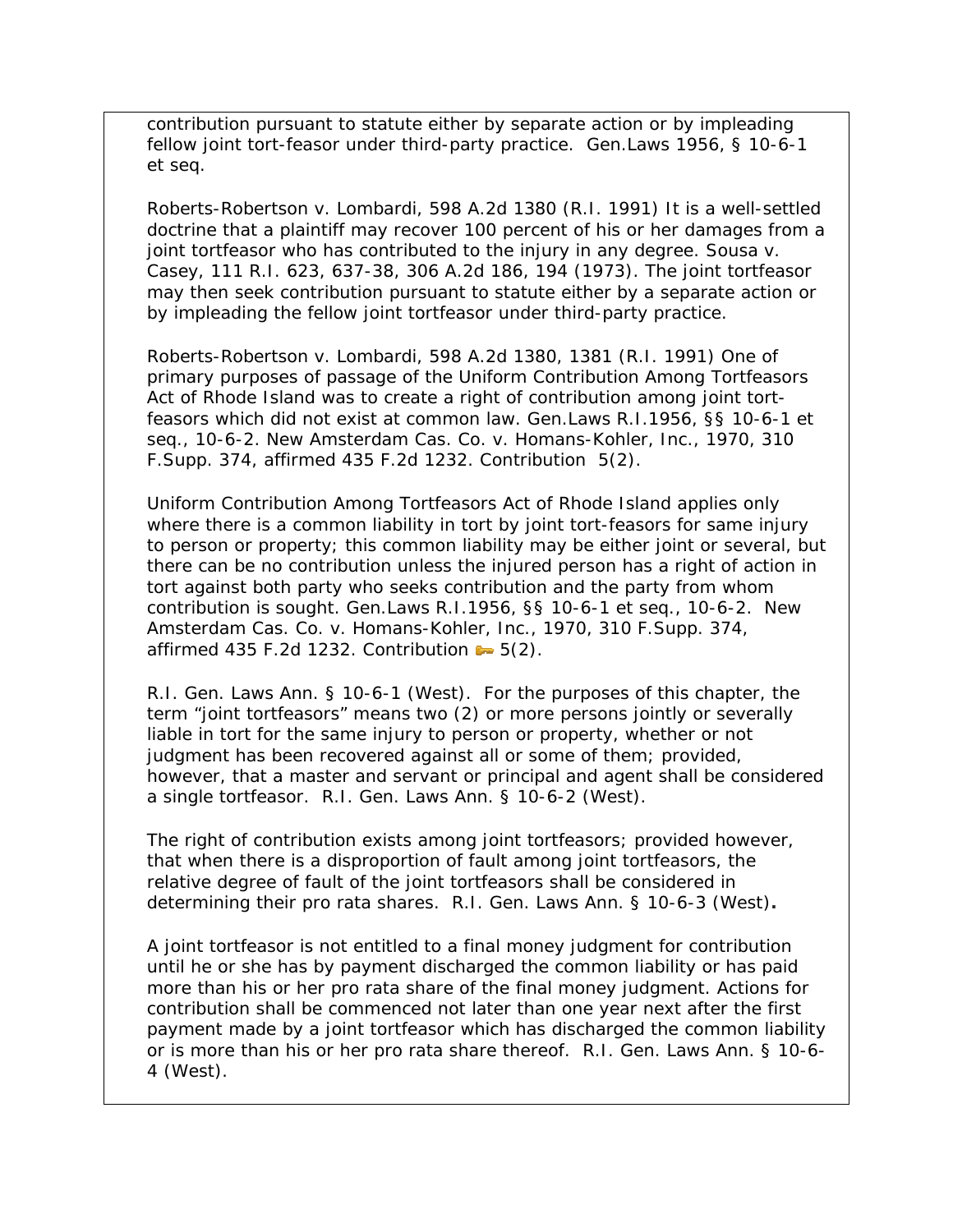Parties Subject to Joint and Several Liability

Gen. Laws § 9-1-3: Liability of parents for torts of minors: The parent or parents of any unemancipated minor or minors, which minor or minors willfully or maliciously cause damage to any property or injury to any person, shall be jointly and severally liable with the minor or minors for the damage or injury to an amount not exceeding fifteen hundred dollars (\$1,500) if the minor or minors would have been liable for the damage or injury if they had been adults; provided, nothing herein shall be construed to relieve the minor or minors from personal liability for the damage or injury. The liability herein provided for shall be in addition to and not in lieu of any other liability which may exist at law.

Gen. Laws § 31-34-4: Liability of owner for negligence of operator: (a) Any owner of a for hire motor vehicle or truck who has given proof of financial responsibility under this chapter or who in violation of this chapter has failed to give proof of financial responsibility, shall be jointly and severally liable with any person operating the vehicle for any damages caused by the negligence of any person operating the vehicle by or with the permission of the owner. Nothing in this section shall be construed to prevent an owner who has furnished proof of financial responsibility or any person operating the vehicle from making defense in an action upon the ground of contributory negligence to the extent to which the defense is allowed in other cases.

#### Reapportionment of Uncollected Damages

"A joint tortfeasor may be compelled to pay more than his or her proportional liability if contribution cannot be collected fully from another joint tortfeasor and if the court reallocates the uncollectible portion of the damages to all the remaining joint tortfeasors." Calise v. Hidden Valley Condominium Ass'n, Inc., 773 A.2d 834, 846, n.13 (2001).

# **H. Wrongful Death and/or Survival Actions**

Wrongful death actions are governed by R.I.G.L. 10-7-1 which simply provides that such claims may be made where "the death of a person [has been] caused by the wrongful act, neglect, or default of another" and the said wrongful conduct would have been actionable if death had not ensued.

The Wrongful Death Act also governs the amount and nature of damages that may be recovered in this action. Whenever the death of a person shall be caused by the wrongful act, neglect, or default of another, and the act, neglect, or default is such as would, if death had not ensued, have entitled the party injured to maintain an action and recover damages in respect thereof, the person who, or the corporation which, would have been liable if death had not ensued shall be liable to an action for damages. *Simeone v. Charron*, 762 A.2d 442, 445 (R.I. 2000) Although the original language of § 10–7–1 that established the right to bring a wrongful death action for damages has not been changed since 1896, the Legislature proceeded to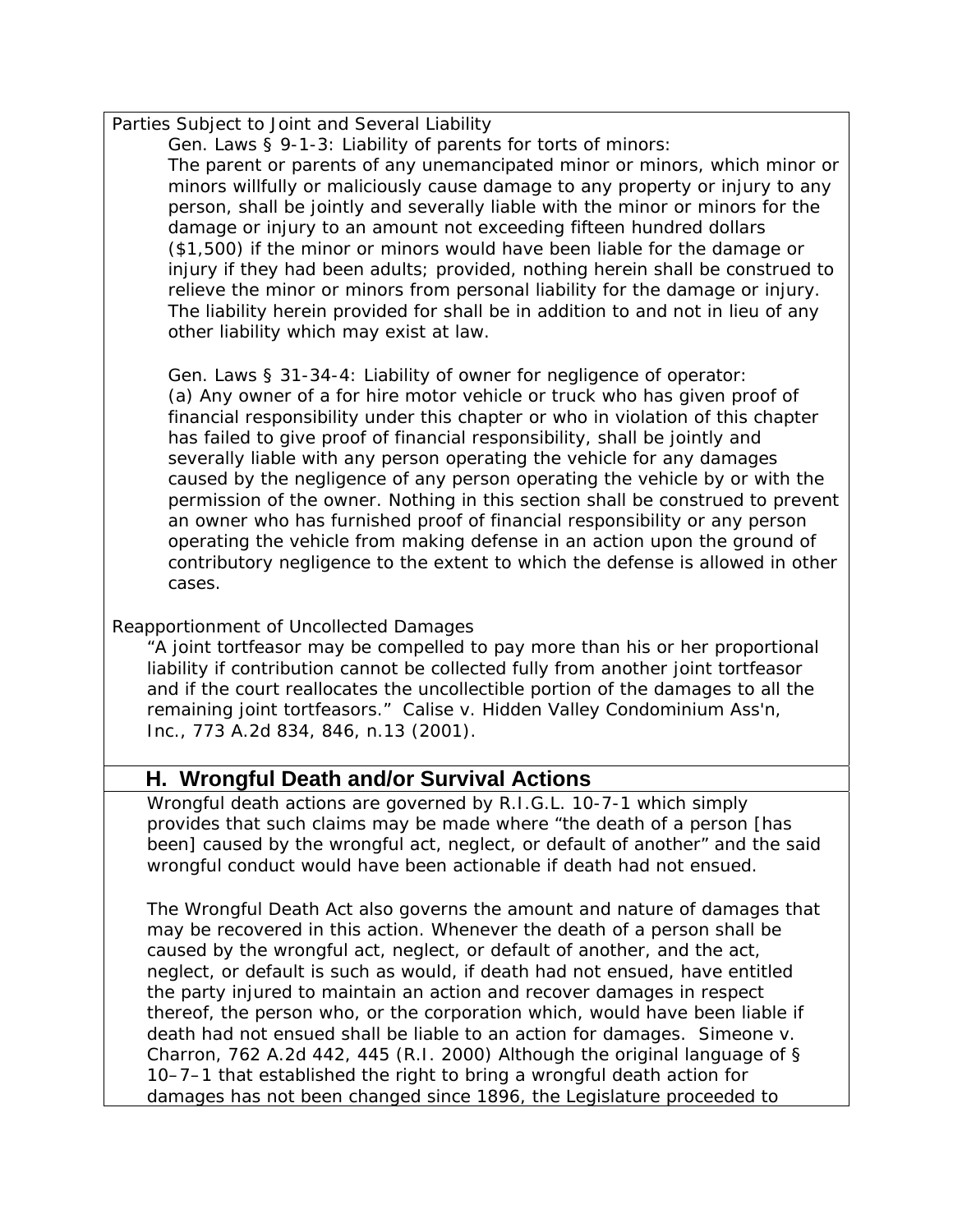define pecuniary damages and specify additional damages that may be claimed beyond the original baseline of compensatory damages. Other amendments relating to damages made possible the recovery of medical expenses and lost earning power, G.L.1923 ch. 477, § 1, established a minimum recovery for damages, P.L. 1949, ch. 2332, allowed damages for pain and suffering, P.L.1972, ch. 246, permitted unemancipated minors to seek recovery for the loss of consortium, P.L.1982, ch. 217, and allowed spouses recovery for loss of consortium, P.L.1984, ch. 64. A recent 2009 amendment also allows children and parents to make a claim for loss of parental society and companionship regardless of whether the child is under or over the age of 18.

R.I.G.L. 10-7-1.1 sets forth how pecuniary damages are to be calculated under the Wrongful Death Act in claims that do not involve minors. The measure of recovery is "the gross amount of the decedent's prospective income or earnings over the remainder of his or her life expectancy . . ." Moreover, recovery may also be had for "the value of homemaker services lost as a result of the death of a homemaker." From this sum, there shall be a deduction for "the estimated personal expenses that the decedent would probably have incurred for himself or herself." The resulting figure shall then be reduced to its present value.

R.I.G.L. 10-7-5 provides a further recovery for the decedent's "hospital, medical, and other expenses incurred, including diminution of earning power until time of death."

Finally, R.I.G.L. 10-7-7 further allows a recovery for "pain and suffering." In order to recover for the decedent's pain and suffering, there must have been conscious pain and suffering. Therefore, a plaintiff must establish that the decedent did not die instantaneously but was momentarily conscious before dying. McAleer v. Smith, 791 F. Supp. 923 (D.R.I. 1992). Interspersed between the amendments have been court decisions, including early Rhode Island cases and a Federal appellate court case that interpreted the act to provide for compensatory "pecuniary" damages, but not punitive damages. *Simeone v. Charron*, 762 A.2d 442, 445-46 (R.I. 2000). However, the ban on awarding punitive damages in wrongful death cases has recently changed.

The Legislature initially intended to preclude the recovery of punitive damages in a wrongful death action. As of 2010, Rhode Island General Law, Chapter 10-7-7-1 "Death by Wrongful Act" now includes the following: "Punitive Damages. In an action commenced under section 10-7-5, recovery may be had for punitive damages if such damages would have been recoverable had the decedent survived." Punitive damages are damages in addition to compensatory damages (medical bills, lost wages, pain and suffering, etc.) that are intended to deter the defendant from acting in a certain way. Punitive damages are typically awarded in cases where the defendant's negligence was egregious or his behavior reckless.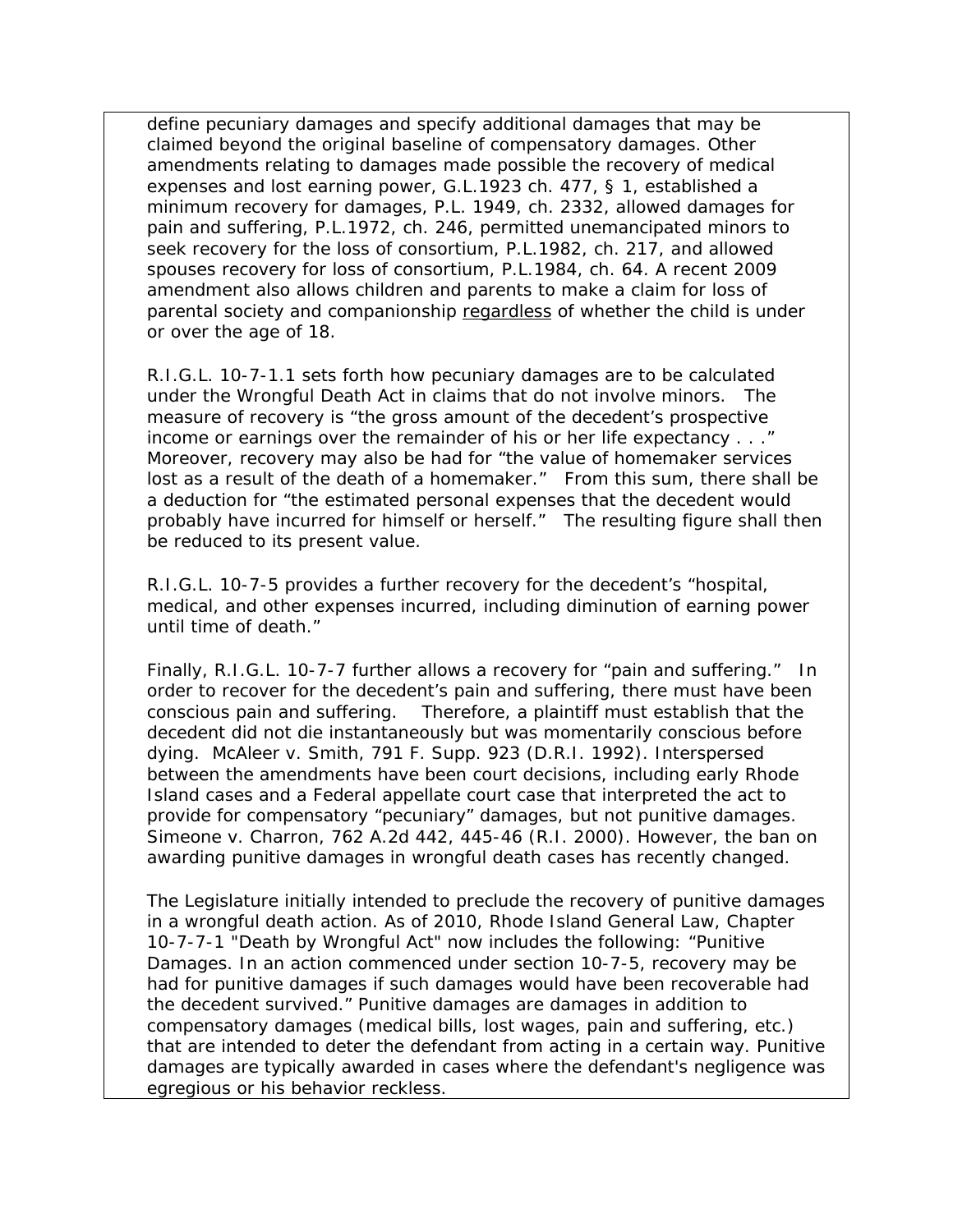All of the above having been said, the Rhode Island Wrongful Death Act also provides for a minimal recovery of \$250,000. In this respect, Section 10-7-2 states that, "Whenever any person or corporation is found liable under Sections 10-7-1 [to] 10-7-4 he or she or it shall be liable in damages in the sum of not less than two hundred fifty thousand dollars (\$250,000)." Note that the statute speaks of a \$250,000 minimum for "any person or corporation" that is found liable.

### **I. Vicarious Liability**

Long-term lessors and financing corporations of motor vehicles were "lessors" for purposes of the lessor-liability statute, and thus were vicariously liable to persons injured by the drivers of those motor vehicles, even though they were not engaged in the business of renting motor vehicles pursuant to a written rental agreement; "lessor" was not limited to entities in the business of renting motor vehicles, but rather included such entities, "rented" vehicles included "leased" vehicles, and the lessors had provided proof of financial responsibility in accordance with the statute in order to gain their licenses to lease vehicles. Gen.Laws 1956, §§ 31-1-3(g), 31-34-4. *Oliveira v. Lombardi*, 794 A.2d 453 (R.I. 2002)**.**

Whenever any motor vehicle shall be used, operated, or caused to be operated upon any public highway of this state with the consent of the owner, lessee, or bailee, expressed or implied, the driver of it, if other than the owner, lessee, or bailee, shall in the case of an accident be deemed to be the agent of the owner, lessee, or bailee, of the motor vehicle unless the driver shall have furnished proof of financial responsibility in the amount set forth in chapter 32 of this title, prior to the accident. For the purposes of this section, the term "owner" shall include any person, firm, co-partnership, association, or corporation having the lawful possession or control of a motor vehicle under a written sale agreement. R.I. Gen. Laws Ann. § 31-33-6 (West)**.**

(a) Any owner of a for hire motor vehicle or truck who has given proof of financial responsibility under this chapter or who in violation of this chapter has failed to give proof of financial responsibility, shall be jointly and severally liable with any person operating the vehicle for any damages caused by the negligence of any person operating the vehicle by or with the permission of the owner. Nothing in this section shall be construed to prevent an owner who has furnished proof of financial responsibility or any person operating the vehicle from making defense in an action upon the ground of contributory negligence to the extent to which the defense is allowed in other cases.

(b) Notwithstanding the provisions of subsection (a) of this section, or any provisions contained under title 31 to the contrary, the valid and collectable liability insurance or self-insurance providing coverage or liability protection for third party liability claims arising out of the operation of the rental vehicle shall be primary for the lessor or any person operating the motor vehicle, with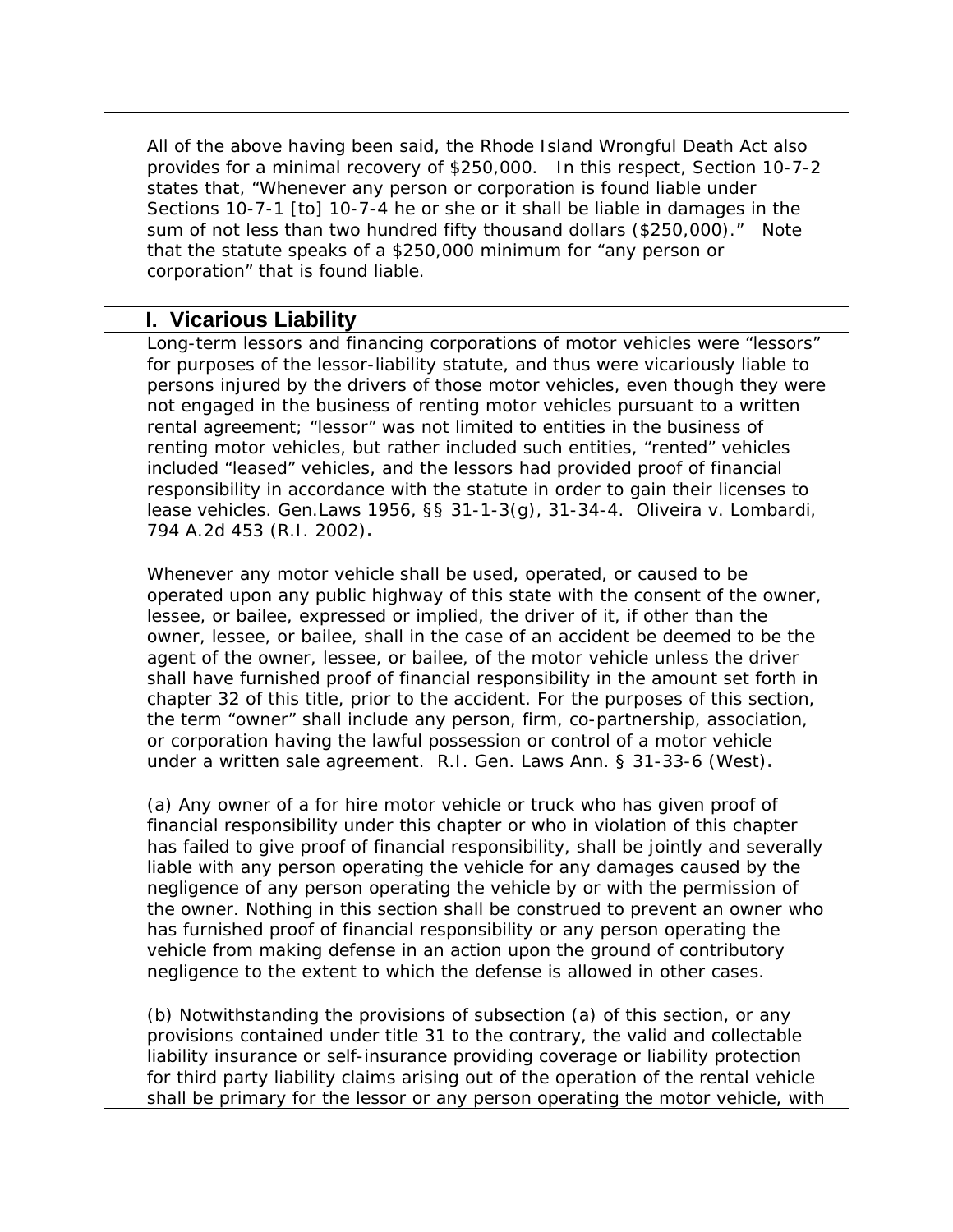the express permission of the lessor unless otherwise stated in at least ten (10) point type on the face of the rental agreement. That insurance or selfinsurance is primary only up to the limits required under § 31-31-7.

(c) "Lessor" includes any entity in the business of renting motor vehicles pursuant to a written rental agreement. R.I. Gen. Laws Ann. § 31-34-4 (West).

### **J. Exclusivity of Workers' Compensation**

Employer, or employer's insurer, may assert a lien as against settlement or judgment against third-party tortfeasor. G.L. 28-35-58.

When employee receives workers' compensation benefits, such benefits are the exclusive remedy for any loss or harm allegedly caused by injured employee's employer or employer's directors, officers, agents, or employees; however, employee may seek further recovery from entity that has not been granted immunity. *Sorenson v. Colibri Corp.,* 650 A.2d 125 (R.I. 1994)

The right to compensation for an injury under chapters 29--38 of this title, and the remedy for an injury granted by those chapters, shall be in lieu of all rights and remedies as to that injury now existing, either at common law or otherwise against an employer, or its directors, officers, agents, or employees; and those rights and remedies shall not accrue to employees entitled to compensation under those chapters while they are in effect, except as otherwise provided in §§ 28-36-10 and 28-36-15. R.I. Gen. Laws Ann. § 28-29-20 (West)

A co-employee is immune from suit by an injured employee just as an employer is pursuant to § 28-29-20. *Boucher v. McGovern*, 639 A.2d 1369, 1377 (R.I. 1994).

### **Damages**

### **A. Statutory Caps on Damages**

In any tort action against the state of Rhode Island or any political subdivision thereof, any damages recovered therein shall not exceed the sum of one hundred thousand dollars (\$100,000); provided, however, that in all instances in which the state was engaged in a proprietary function in the commission of the tort, or in any situation whereby the state has agreed to indemnify the federal government or any agency thereof for any tort liability, the limitation on damages set forth in this section shall not apply. R.I. Gen. Laws Ann. § 9- 31-2 (West).

### **B. Compensatory Damages for Bodily Injury**

Generally, measure of damages is such sum as will reasonably compensate person injured for loss sustained*. Psaty & Fuhrman v. Hous. Auth. of City of Providence*, 76 R.I. 87, 68 A.2d 32 (1949).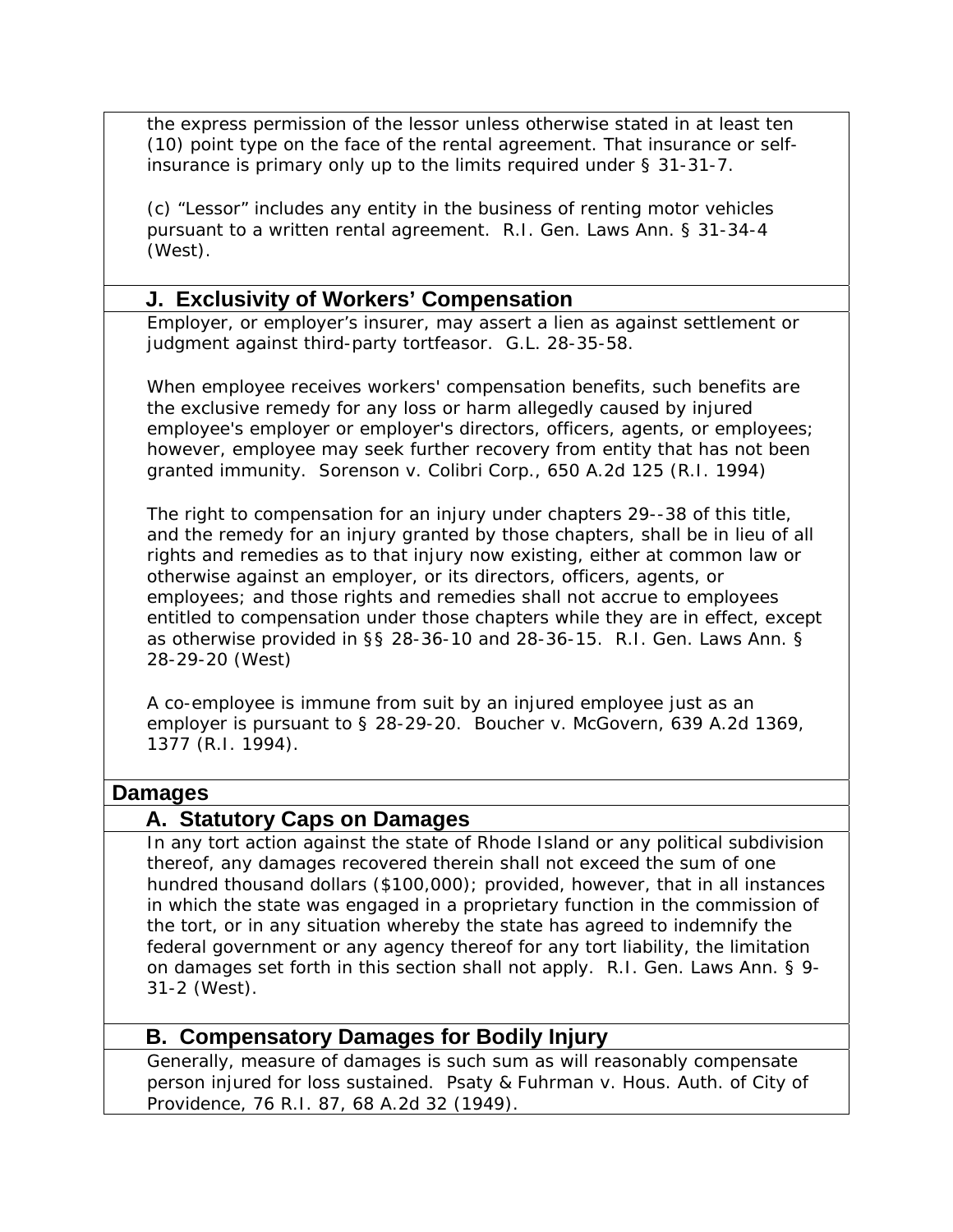Generally, measure of damages for destruction of or injury to personal property is difference between its fair market value just before destruction or injury and its fair market value immediately thereafter. *DeSpirito v. Bristol Cnty. Water Co.,* 102 R.I. 50, 227 A.2d 782 (1967) In proving damages for injury to or loss of items of personal property, party generally is restricted to testimony evidencing difference between before and after fair market values. *DeSpirito v. Bristol Cnty. Water Co.,* 102 R.I. 50, 227 A.2d 782 (1967).

# **C. Collateral Source**

The collateral source rule is a well-established principle of Rhode Island law." *Moniz v. Providence Chain Co.,* 618 A.2d 1270, 1271 (R.I.1993). Absent a statutory provision to the contrary, this common law rule prevents defendants in tort actions from reducing their liability with evidence of payments made to injured parties by independent sources. *Votolato v. Merandi,* 747 A.2d 455, 463 (R.I.2000). Although this rule may allow plaintiffs to recover damages in excess of their injuries, the rationale underlying the rule is that it is better for the windfall to go to the injured party rather than to the wrongdoer. *Colvin v. Goldenberg,* 108 R.I. 198, 202, 273 A.2d 663, 666 (1971); *Oddo v. Cardi,* 100 R.I. 578, 584–85, 218 A.2d 373, 377 (1966). *Esposito v. O'Hair*, 886 A.2d 1197, 1199 (R.I. 2005).

# **D. Pre-Judgment/Post-Judgment Interest**

In Rhode Island, prejudgment interest runs from the date of loss not from the date of filing suit. For purposes of statute providing that prejudgment interest in a civil action is computed from the date the cause of action accrued, a cause of action accrues on the first date an injured party has a right to seek judicial relief. Gen.Laws 1956, § 9-21-10(a). *Metro. Prop. & Cas. Ins. Co. v. Barry*, 892 A.2d 915 (R.I. 2006) Dual purpose of prejudgment interest is to encourage early settlement of claims and to compensate an injured plaintiff for delay in receiving compensation to which he or she may be entitled. Gen.Laws 1956, § 9-21. *Metro. Prop. & Cas. Ins. Co. v. Barry*, 892 A.2d 915 (R.I. 2006)

This Court previously has declared that prejudgment interest "is not an element of damages but is purely statutory, peremptorily added to the award by the clerk." *Barbato,* 794 A.2d at 472 (citing *DiMeo v. Philbin,* 502 A.2d 825, 826 (R.I.1986)). *Metro. Prop. & Cas. Ins. Co. v. Barry*, 892 A.2d 915, 919 (R.I. 2006). With respect to mediation proceedings in Rhode Island, it should be noted that interest is an element that will be considered as an element of damages. As such, client's should be prepared to acknowledge and address the issue of interest as part of their defense or settlement strategy.

(a) In any civil action in which a verdict is rendered or a decision made for pecuniary damages, there shall be added by the clerk of the court to the amount of damages interest at the rate of twelve percent (12%) per annum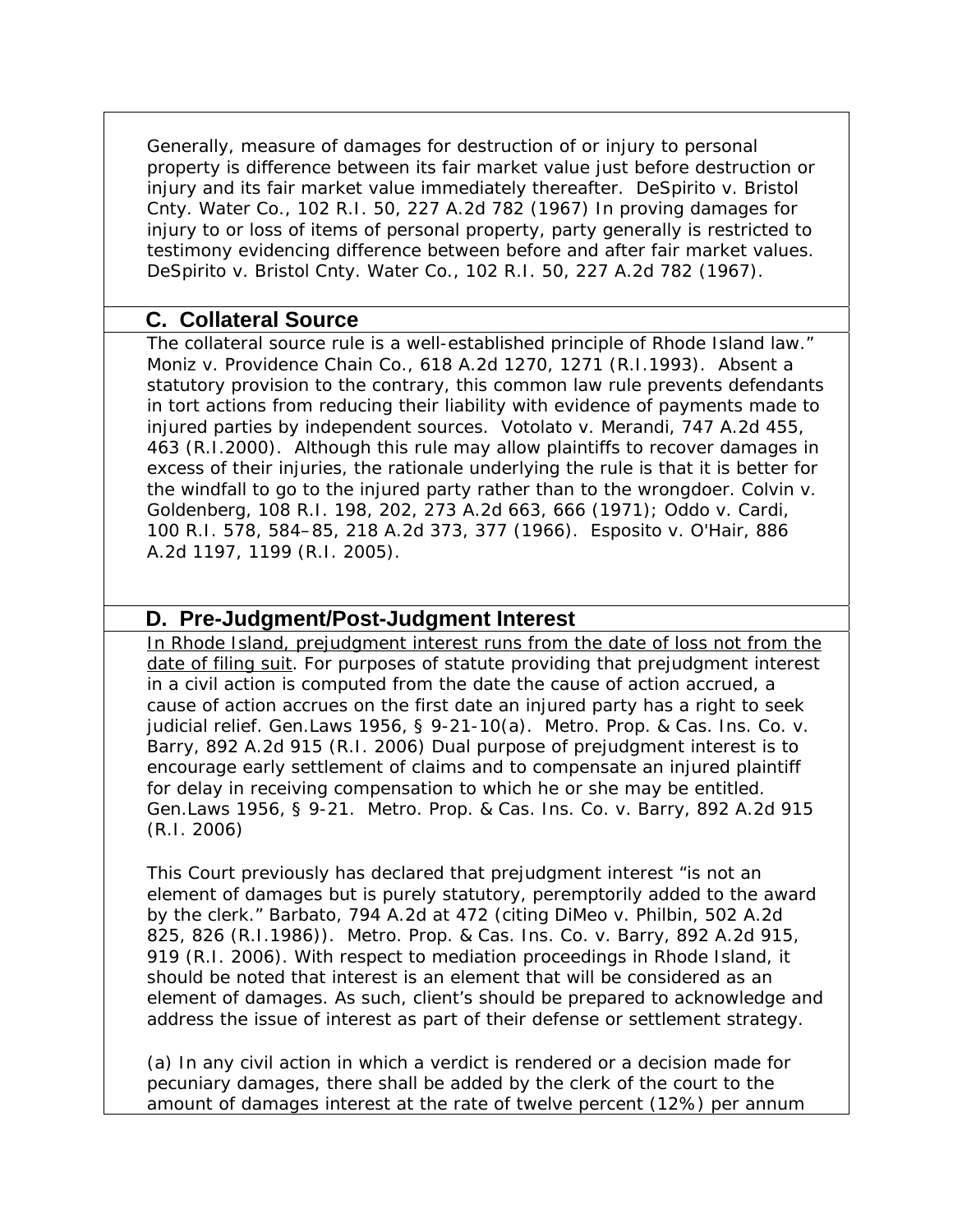thereon from the date the cause of action accrued (from the date of loss – not the date of filing suit), which shall be included in the judgment entered therein. Post-judgment interest shall be calculated at the rate of twelve percent (12%) per annum and accrue on both the principal amount of the judgment and the prejudgment interest entered therein. This section shall not apply until entry of judgment or to any contractual obligation where interest is already provided.

(b) Subsection (a) shall not apply in any action filed on or after January 1, 1987, for personal injury or wrongful death filed against a licensed physician, hospital, clinic, health maintenance organization, professional service corporation providing health care services, dentist, or dental hygienist based on professional negligence. In all such medical malpractice actions in which a verdict is rendered or a decision made for pecuniary damages, there shall be added by the clerk of the court to the amount of damages interest at the rate of twelve percent (12%) per annum thereon from the date of written notice of the claim by the claimant or his or her representative to the malpractice liability insurer, or to the medical or dental health care provider or the filing of the civil action, whichever first occurs.

R.I. Gen. Laws Ann. § 9-21-10 (West). In all uninsured/underinsured motorist (UM) arbitration cases, prejudgment interest shall accrue on the total damages fixed by the arbitrators, computed from the date of injury to the date of any partial payment, at which point the partial payment shall be deducted from the first calculation and prejudgment interest shall accrue on the reduced amount from the date of the partial payment to the date that the judgment is satisfied; abrogating *Liberty Mutual Insurance Co. v. Tavarez*, 797 A.2d 480, and *Geremia v. Allstate Insurance Co.*, 798 A.2d 939. Gen.Laws 1956, § 9-21-10(a). *Metro. Prop. & Cas. Ins. Co. v. Barry*, 892 A.2d 915 (R.I. 2006).

### **E. Damages for Emotional Distress**

In order to prevail on that claim, Vallinoto was required to prove extreme and outrageous conduct that intentionally or recklessly resulted in causing her severe emotional distress. *See Reilly v. United States,* 547 A.2d 894 (R.I.1988). In Rhode Island, a plaintiff must prove physical symptomatology resulting from the alleged improper conduct. *Id.* at 898. *Vallinoto v. DiSandro*, 688 A.2d 830, 838 (R.I. 1997)

# **F. Wrongful Death and/or Survival Action Damages**

Whenever the death of a person shall be caused by the wrongful act, neglect, or default of another, and the act, neglect, or default is such as would, if death had not ensued, have entitled the party injured to maintain an action and recover damages in respect thereof, the person who, or the corporation which, would have been liable if death had not ensued shall be liable to an action for damages. *Simeone v. Charron*, 762 A.2d 442, 445 (R.I. 2000)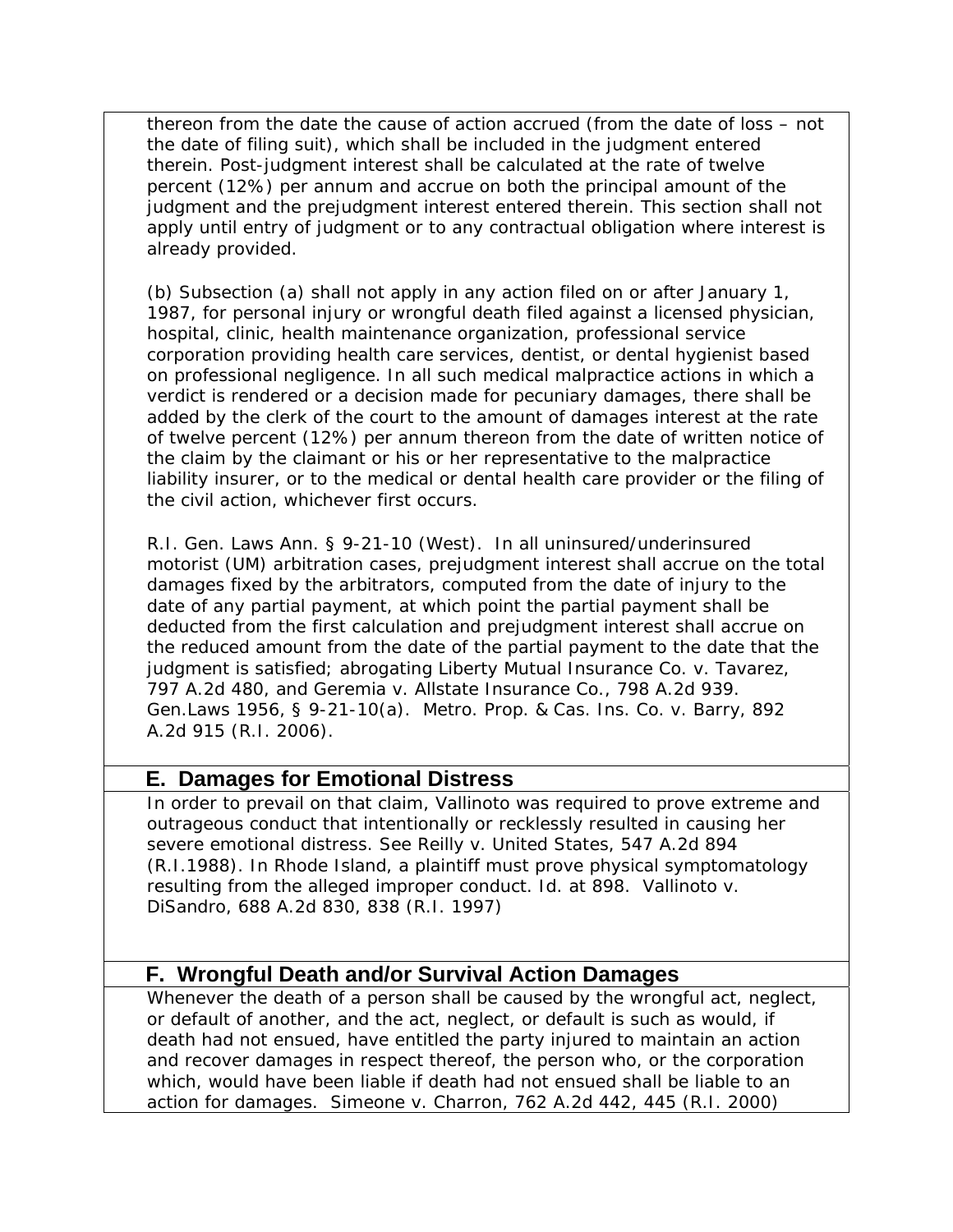The Wrongful Death Act also governs the amount and nature of damages that may be recovered in this action. Whenever the death of a person shall be caused by the wrongful act, neglect, or default of another, and the act, neglect, or default is such as would, if death had not ensued, have entitled the party injured to maintain an action and recover damages in respect thereof, the person who, or the corporation which, would have been liable if death had not ensued shall be liable to an action for damages. Simeone v. Charron, 762 A.2d 442, 445 (R.I. 2000) Although the original language of § 10–7–1 that established the right to bring a wrongful death action for damages has not been changed since 1896, the Legislature proceeded to define pecuniary damages and specify additional damages that may be claimed beyond the original baseline of compensatory damages. Other amendments relating to damages made possible the recovery of medical expenses and lost earning power, G.L.1923 ch. 477, § 1, established a minimum recovery for damages, P.L. 1949, ch. 2332, allowed damages for pain and suffering, P.L.1972, ch. 246, permitted unemancipated minors to seek recovery for the loss of consortium, P.L.1982, ch. 217, and allowed spouses recovery for loss of consortium, P.L.1984, ch. 64. A recent 2009 amendment also allows children and parents to make a claim for loss of parental society and companionship regardless of whether the child is under or over the age of 18.

R.I.G.L. 10-7-1.1 sets forth how pecuniary damages are to be calculated under the Wrongful Death Act in claims that do not involve minors. The measure of recovery is "the gross amount of the decedent's prospective income or earnings over the remainder of his or her life expectancy . . ." Moreover, recovery may also be had for "the value of homemaker services lost as a result of the death of a homemaker." From this sum, there shall be a deduction for "the estimated personal expenses that the decedent would probably have incurred for himself or herself." The resulting figure shall then be reduced to its present value.

R.I.G.L. 10-7-5 provides a further recovery for the decedent's "hospital, medical, and other expenses incurred, including diminution of earning power until time of death."

Finally, R.I.G.L. 10-7-7 further allows a recovery for "pain and suffering." In order to recover for the decedent's pain and suffering, there must have been conscious pain and suffering. Therefore, a plaintiff must establish that the decedent did not die instantaneously but was momentarily conscious before dying. McAleer v. Smith, 791 F. Supp. 923 (D.R.I. 1992). Interspersed between the amendments have been court decisions, including early Rhode Island cases and a Federal appellate court case that interpreted the act to provide for compensatory "pecuniary" damages, but not punitive damages. Simeone v. Charron, 762 A.2d 442, 445-46 (R.I. 2000). However, the ban on awarding punitive damages in wrongful death cases has recently changed.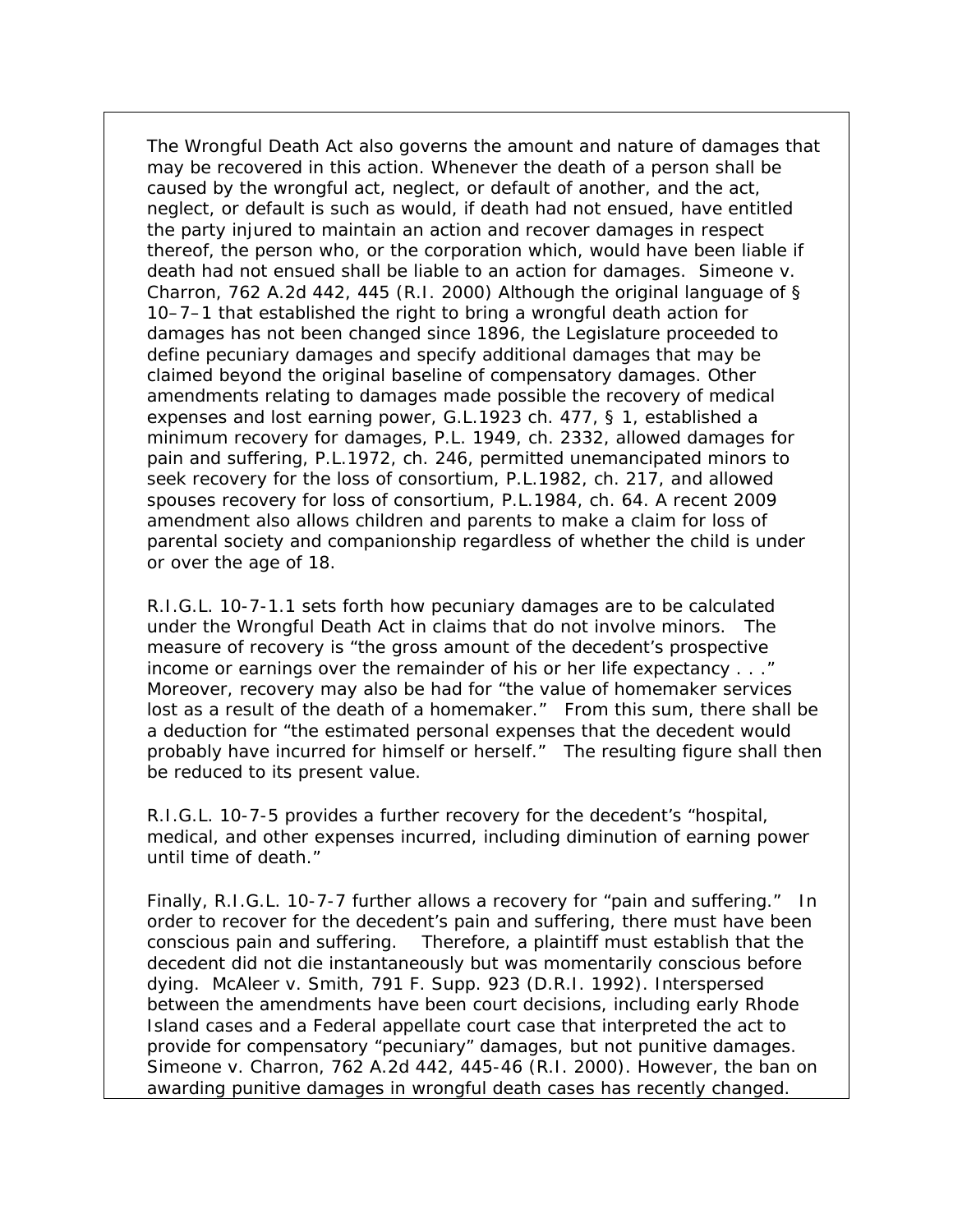The Legislature initially intended to preclude the recovery of punitive damages in a wrongful death action. As of 2010, Rhode Island General Law, Chapter 10-7-7-1 "Death by Wrongful Act" now includes the following: "Punitive Damages. In an action commenced under section 10-7-5, recovery may be had for punitive damages if such damages would have been recoverable had the decedent survived." Punitive damages are damages in addition to compensatory damages (medical bills, lost wages, pain and suffering, etc.) that are intended to deter the defendant from acting in a certain way. Punitive damages are typically awarded in cases where the defendant's negligence was egregious or his behavior reckless.

All of the above having been said, the Rhode Island Wrongful Death Act also provides for a minimal recovery of \$250,000. In this respect, Section 10-7-2 states that, "Whenever any person or corporation is found liable under Sections 10-7-1 [to] 10-7-4 he or she or it shall be liable in damages in the sum of not less than two hundred fifty thousand dollars (\$250,000)." Note that the statute speaks of a \$250,000 minimum for "any person or corporation" that is found liable.

Determination of damages:

(1) Determine the gross amount of the decedent's prospective income or earnings over the remainder of his or her life expectancy, including all estimated income he or she would probably have earned by his or her own exertions, both physical and mental. Pecuniary damages shall include the value of homemaker services lost as a result of the death of a homemaker. The fair value of homemaker services shall not be limited to moneys actually expended to replace the services usually provided by the homemaker. In such a suit, the value of homemaker services may be shown by expert testimony, but expert testimony is not required.

(2) Deduct from the amount determined in subdivision (1) the estimated personal expenses that the decedent would probably have incurred for himself or herself, exclusive of any of his dependents, over the course of his or her life expectancy.

(3) Reduce the remainder thus ascertained to its present value as of the date of the award. In determining the award, evidence shall be admissible concerning economic trends, including but not limited to projected purchasing power of money, inflation, and projected increase or decrease in the costs of living.

# **G. Punitive Damages**

Exemplary damages are warranted upon proof of willful, wanton, or malicious conduct to punish the offender and deter future misconduct, and although not insurmountable, this requirement sets the bar quite high for a plaintiff to recover punitive damages. *Castellucci v. Battista*, 847 A.2d 243 (R.I. 2004).

Appellate court gives great deference to a trial justice's ruling on a motion for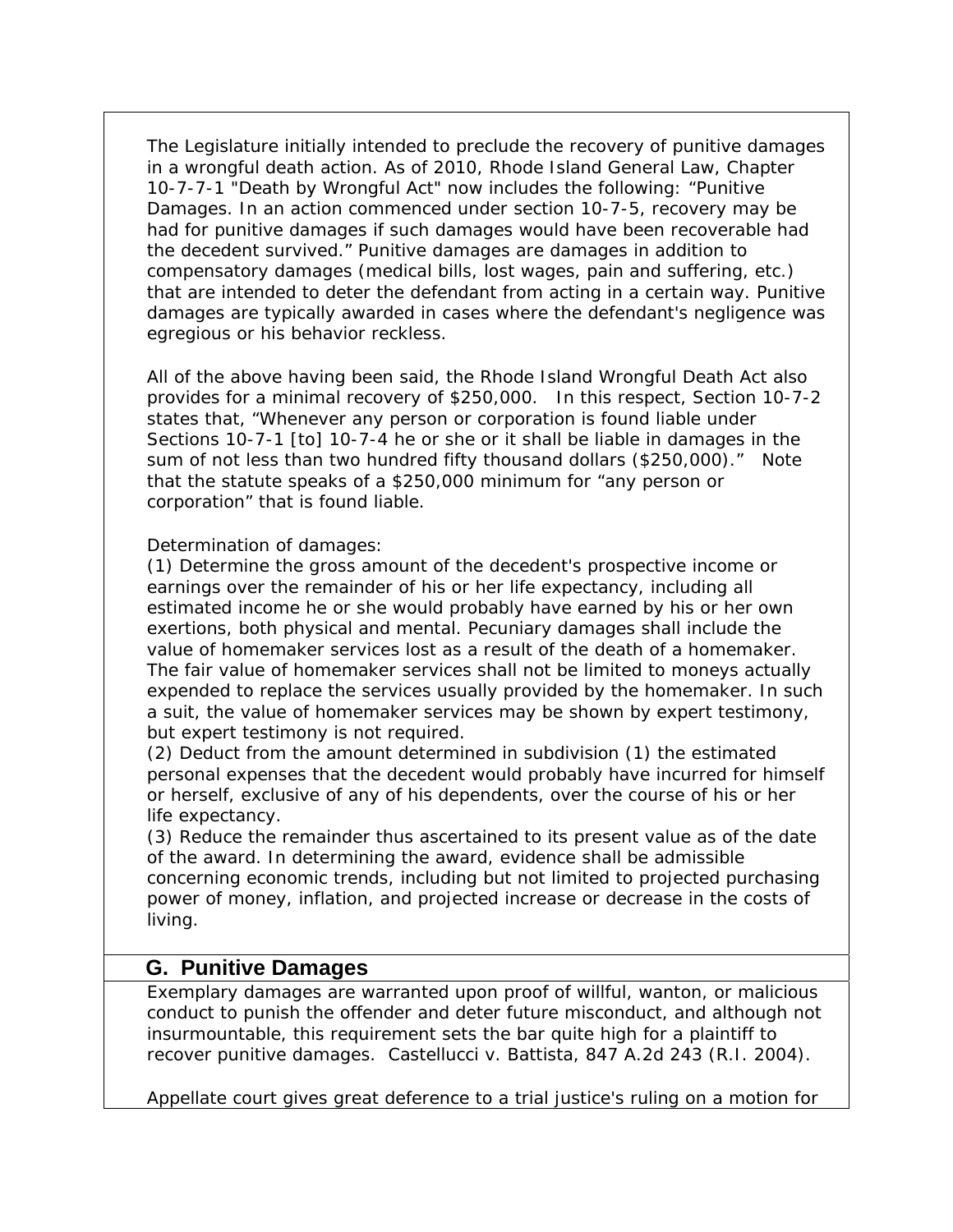a new trial which is conditioned on a remittitur in punitive damages. *Castellucci v. Battista*, 847 A.2d 243 (R.I. 2004).

Although not insurmountable, this requirement sets the bar quite high for a plaintiff to recover punitive damages. If adequate facts are presented, the fact-finder must decide whether a plaintiff is entitled to such an award. *Jenison,* 485 A.2d at 1244. Although a defendant's ability to pay may well play a role in the jury's estimation of the amount of damages to award, *see Palmisano,* 624 A.2d at 318, a punitive award is not *per se* void because such evidence is not present*. Castellucci v. Battista*, 847 A.2d 243, 248 (R.I. 2004).

Standard for imposing punitive damages is satisfied only if defendant's conduct requires deterrence and punishment over and above that provided in award of compensatory damages. *Palmisano v. Toth*, 624 A.2d 314 (R.I. 1993).

Requiring plaintiff to make prima facie showing that viable issue exists for awarding punitive damages is moderate and fair avenue for providing plaintiff with opportunity to discover relevant information while protecting defendant's right to privacy. *Palmisano v. Toth*, 624 A.2d 314 (R.I. 1993).

Once plaintiff establishes in evidentiary hearing before trial justice that prima facie case for punitive damages exist, plaintiff may then proceed with discovery into defendant's financial worth to extent necessary to address issue of punitive damages, namely, defendant's net worth or annual income. *Palmisano v. Toth*, 624 A.2d 314 (R.I. 1993). If defendant believes that punitive damage claim cannot be supported factually and legally, defendant may move to strike it. *Palmisano v. Toth*, 624 A.2d 314 (R.I. 1993). At hearing on motion to strike punitive damages claim, defendant may crossexamine witnesses and introduce evidence that tends to negate showing made by plaintiff. *Palmisano v. Toth*, 624 A.2d 314 (R.I. 1993).

#### Statutory Law

Gen. Laws § 10-7-7.1: Punitive damages:

In an action commenced for wrongful death, recovery may be had for punitive damages if such damages would have been recoverable had the decedent survived.

#### Deceptive Trade Practices

Gen. Laws § 6-13.1-5.2: Private and class actions:

(a) Any person who purchases or leases goods or services primarily for personal, family, or household purposes and thereby suffers any ascertainable loss of money or property, real or personal, as a result of the use or employment by another person of a method, act, or practice declared unlawful by § 6-13.1-2, may bring an action under Rules of Civil Procedure in the superior court of the county in which the seller or lessor resides, is found,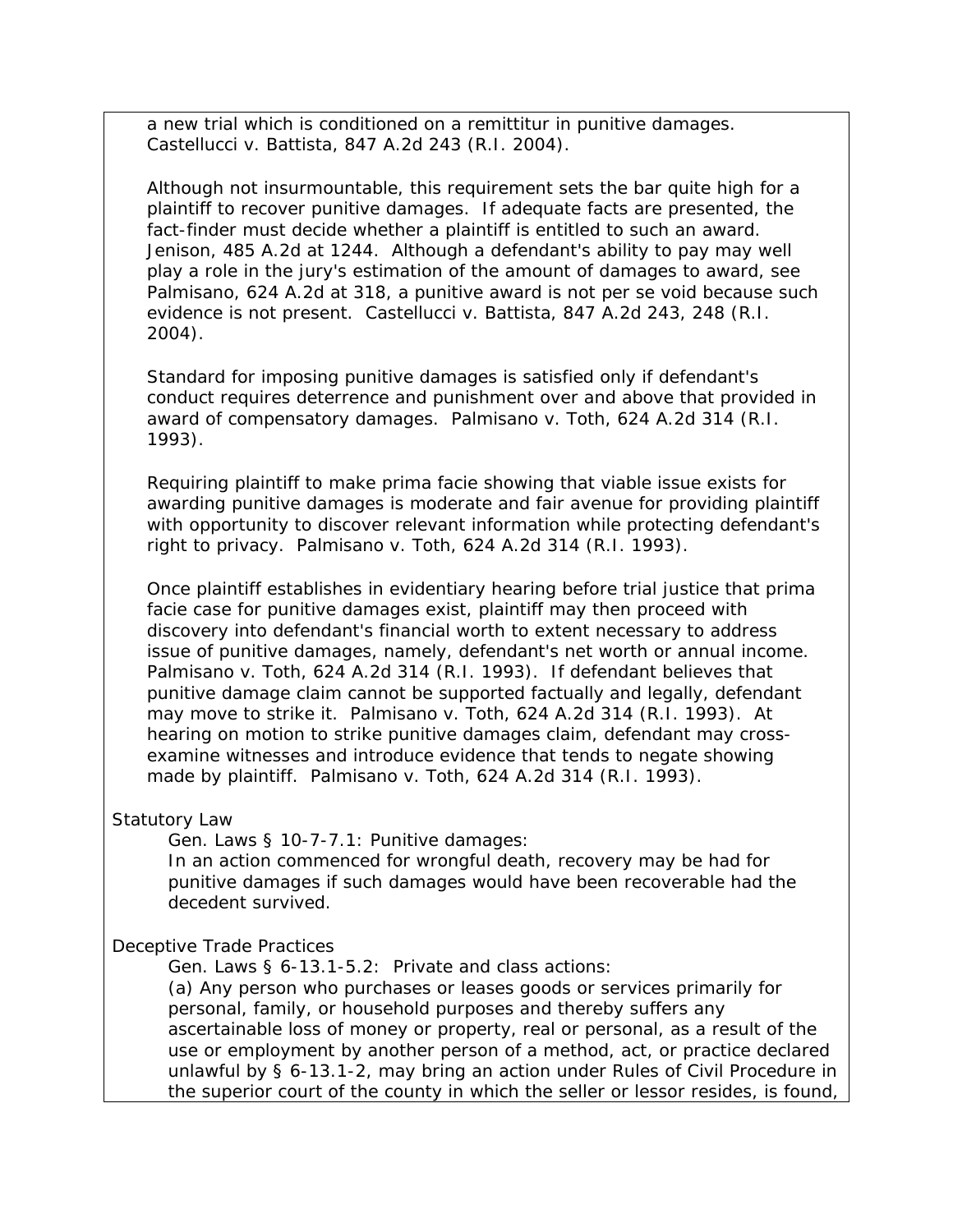has his or her principal place of business, or is doing business, or in the superior court of the county as is otherwise provided by law, to recover actual damages or two hundred dollars (\$200), whichever is greater. The court may, in its discretion, award punitive damages and may provide other equitable relief that it deems necessary or proper.

#### Condominiums

Gen. Laws § 34-36.1-1.12: Remedies to be liberally administered: (a) The remedies provided by this chapter shall be liberally administered to the end that the aggrieved party is put in as good position as if the other party had fully performed. However, consequential, special, or punitive damages may not be awarded except as specifically provided in this chapter or by other rule of law.

# **H. Diminution in Value of Damaged Vehicle**

Click to enter text.

### **I. Loss of Use of Motor Vehicle**

Click to enter text.

#### **Evidentiary Issues**

### **A. Preventability Determination**

The Rhode Island Rules of evidence generally allows the admission of any evidence that is "relevant." §401.01. "Relevant evidence" means evidence having any tendency to make the existence of any fact that is of consequence to the determination of the action more or less probable than it would be without the evidence. §401.01. In Rhode Island, the definition on "relevant" implies liberal admissibility. §401.02. To be admissible, evidence need only pass a low threshold of relevancy: there is no requirement of absolute proof. *Capezza v. Hertz*, 371 A.2d 269, 272 (R.I. 1977). However, although relevant, evidence may be excluded if its probative value is substantially outweighed by the danger of unfair prejudice, confusion of issues, or misleading the jury, or by consideration of undue delay, waste of time, or needless presentation of cumulative evidence. §403.01.

"It is well established that the admissibility of evidence is within the sound discretion of the trial justice, and this Court will not interfere with the trial justice<sup>[']</sup>s decision unless a clear abuse of that discretion is apparent." *Notarantonio v. Notarantonio*, 941 A.2d 138, 149 (R.I.2008) (quoting *DiPetrillo v. Dow Chemical Co.*, 729 A.2d 677, 690 (R.I.1999). According to the RI Supreme Court, they afford a "trial justice wide latitude to determine both the relevance and the admissibility of evidence." *State v. Dominick,* 968 A.2d 279, 282 (R.I.2009) (citing *Accetta v. Provencal,* 962 A.2d 56, 60 (R.I.2009)). "If the record contains some grounds for supporting the trial justice's decision, we will not determine that the trial justice abused his or her discretion." *Dominick,* 968 A.2d at 282

# **B. Traffic Citation from Accident**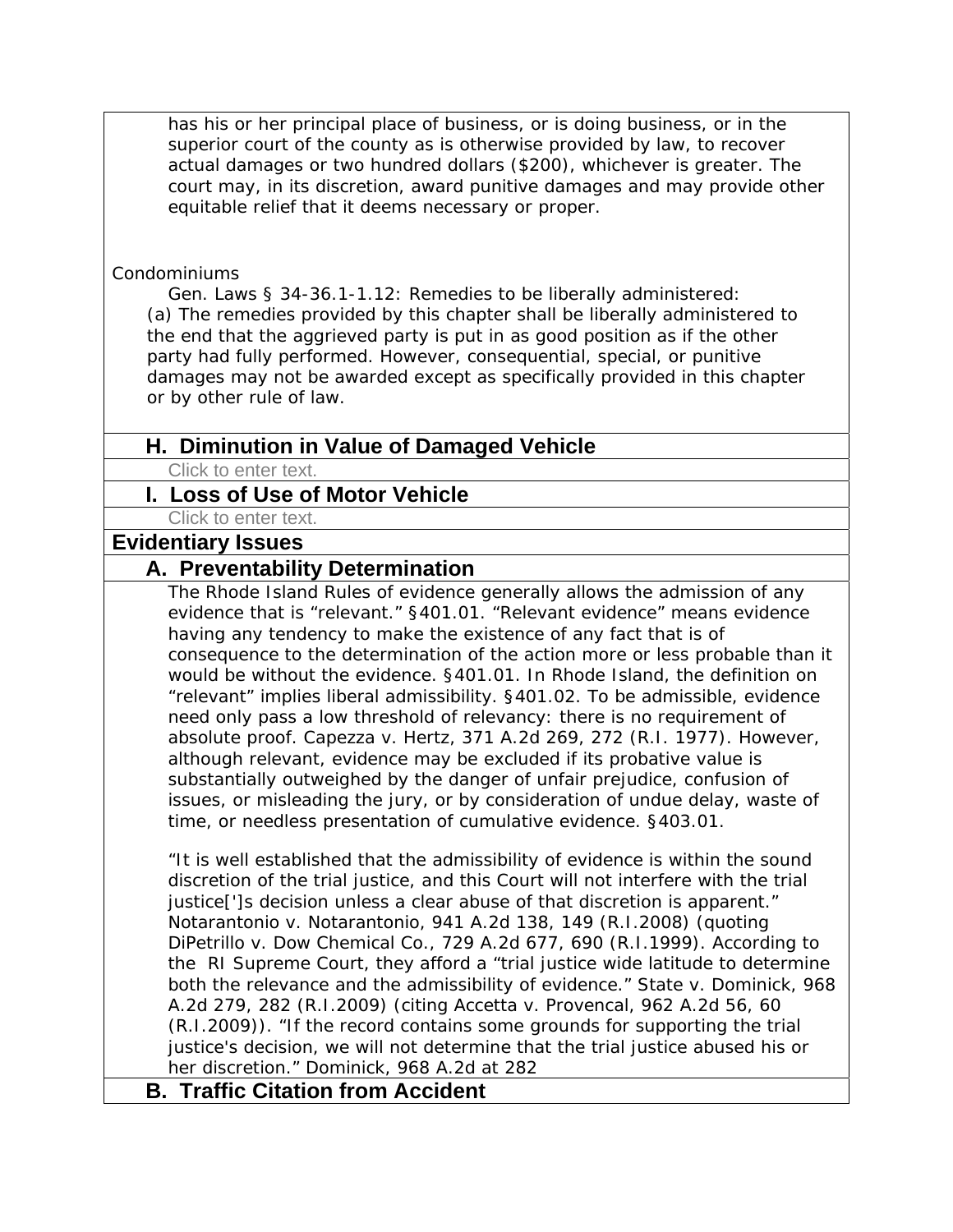Click to enter – Discuss if admissible and under what circumstances; effect of plea; testimony at traffic hearing.

# **C. Failure to Wear a Seat Belt**

All evidence relating to safety belt use or nonuse is irrelevant in products liability action against automobile manufacturer, and inadmissible on issues of comparative fault and proximate cause. *Swajian v. Gen. Motors Corp.*, 559 A.2d 1041 (R.I. 1989).

# **D. Failure of Motorcyclist to Wear a Helmet**

Operators of motorcycles, motor scooters, and motor-driven cycles shall use eye protection of a type approved by the administrator of the division of motor vehicles when operating their vehicles on streets and highways. Every motorcycle, motor scooter, and motor-driven cycle shall be equipped with a rear view mirror. Any operator under the age of twenty-one (21) shall wear a helmet of a type approved by the administrator of motor vehicles. In addition, all new operators, regardless of age, shall be required, for a period of one year from the date of issuance of the first license pursuant to § 31- 10.1-1, to wear a helmet of a type approved by said administrator. Any person deemed in violation of this provision shall be subject to the fines enumerated in § 31-41.1-4, which shall be paid in accordance with the provisions of chapter 41.1 of this title. The administrator of the division of motor vehicles is authorized to set forth rules and regulations governing the use of other equipment on those vehicles. All fines collected under this section shall be deposited in a general restricted receipt account for the use of the Rhode Island governor's office on highway safety in order to promote educational and informational programs encouraging helmet use.

R.I. Gen. Laws Ann. § 31-10.1-4 (West) Statute requiring operators of motorcycles to wear helmets and authorizing registrar of motor vehicles to prescribe types of helmets permitted was not invalid. Gen.Laws 1956, § 31- 10.1-4. State v. Lombardi, 110 R.I. 776, 298 A.2d 141 (1972). R.I. Gen. Laws Ann. § 31-10.1-4 (West).

| E. Evidence of Alcohol or Drug Intoxication                                      |
|----------------------------------------------------------------------------------|
| Admissible, subject to discretionary determination by the trial judge as to      |
| relevance and unfair prejudice.                                                  |
| F. Testimony of Investigating Police Officer                                     |
| Admissible, but subject to hearsay limitations.                                  |
| <b>G. Expert Testimony</b>                                                       |
| In DiPetrillo v. Dow Chemical Co. 729 A.2d 677, R.I., 1999, Rhode Island largely |
| adopted the United States Supreme Court's ruling in Daubert v. Merrell Dow       |
| Pharmaceuticals, Inc., 509 U.S. 579 (1993) (Daubert I). The adoption of the      |
| Daubert standard did away with the previously utilized "general acceptance" test |
| of Frye v. United States, 293 F. 1013, 1014 (D.C.Cir.1923), under which expert   |
| opinion on a scientific method was admissible if the technique had been          |
| "generally accepted" by the relevant scientific community.                       |
|                                                                                  |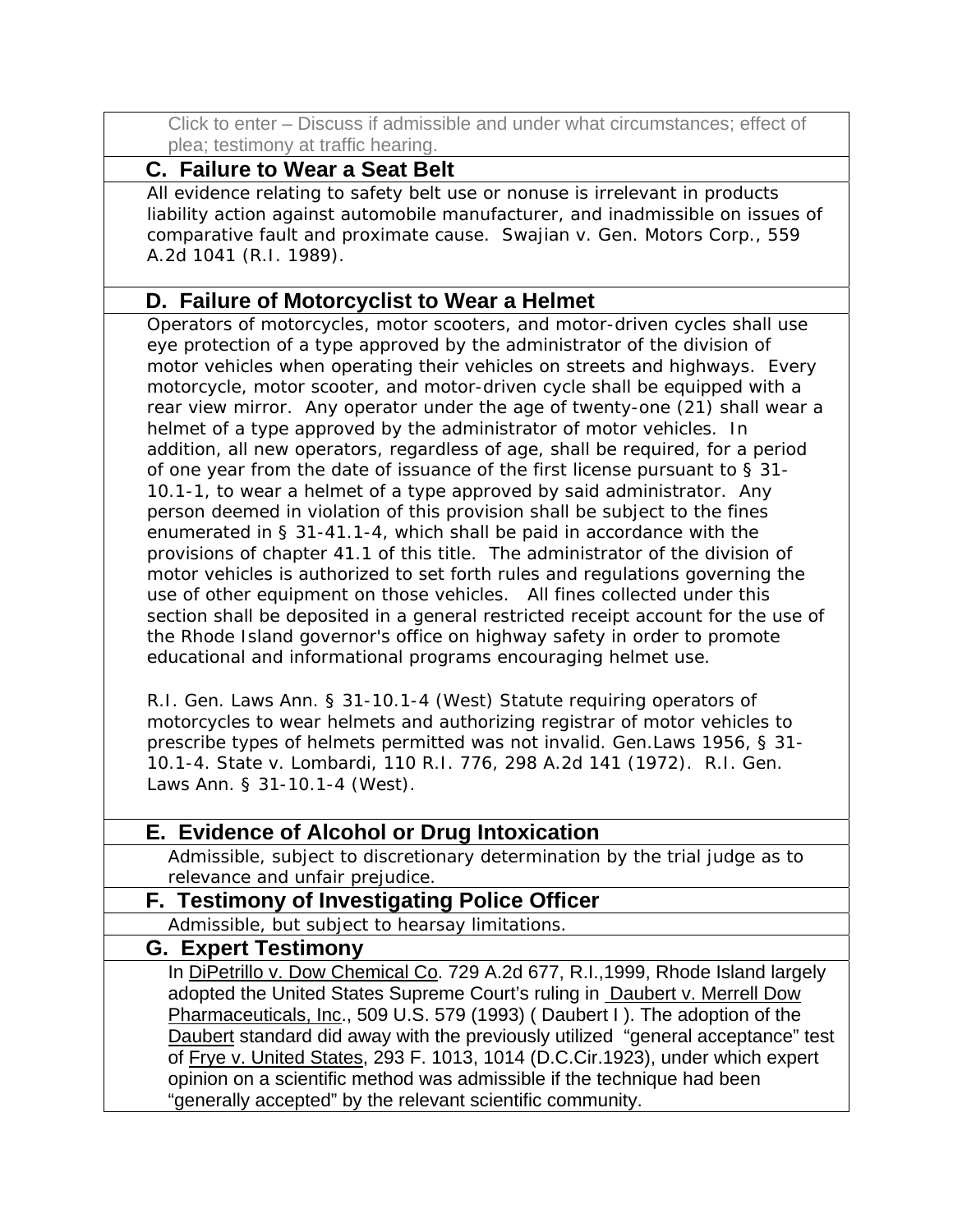In such cases where the reliability of expert testimony is disputed, within discretion, the trial justice must control the gateway for expert scientific testimony by conducting pursuant to Rule 104 an early, preliminary assessment of the evidence. "Faced with a proffer of expert scientific testimony, then, the trial judge must determine at the outset, pursuant to Rule 104(a) whether the expert is proposing to testify to (1) scientific knowledge that (2) will assist the trier of fact to understand or determine the fact in issue. This entails a preliminary assessment of whether the reasoning or methodology underlying the testimony is scientifically valid and of whether the reasoning or methodology properly can be applied to the facts in issue." DiPetrillo at 687, quoting Daubert I, 509 U.S. at 592-93. At a DiPetrillo/Daubert hearing, the trial judge must examine these "four factors for consideration: (1) whether the proffered knowledge can be or has been tested; (2) whether the theory or technique has been subjected to peer review and publication; (3) the known or potential rate of error; and (4) whether the theory or technique has gained general acceptance in the relevant scientific field." Daubert I, at 593-94.

# **H. Collateral Source**

Collateral source doctrine mandates that evidence of payments made to injured plaintiff from sources independent of tortfeasor is inadmissible and shall not diminish tortfeasor's liability to plaintiff. *Gelsomino v. Mendonca*, 723 A.2d 300 (R.I. 1999).

# **I. Recorded Statements**

Recorded statements are only admissible, and only pursuant to the Court's discretion, for the purposes of impeachment, to evidence a statement against interest, to evidence past inconsistent statements, evidence a party admission, or for a witness otherwise unavailable or deceased.

### **J. Prior Convictions**

No person shall be deemed an incompetent witness because of his or her conviction of any crime, or sentence to imprisonment therefor; but shall be admitted to testify like any other witness, except that conviction or sentence for any crime or misdemeanor may be shown to affect his or her credibility.

R.I. Gen. Laws Ann. § 9-17-15 (West) Regarding the admissibility of the defendant's prior convictions for impeachment purposes, Rhode Island does not, unlike the federal system, draw a bright line at the ten-year period, particularly when there is a continuing period of misconduct. Gen.Laws 1956, § 9-17-15. State v. Walsh, 731 A.2d 696 (1999). Witnesses  $\bullet$  337(28).

In determining whether to admit evidence of prior convictions for impeachment, the prejudicial effect of conviction evidence is balanced against its probative value, and if the prejudicial effect of the conviction substantially outweighs its probative effect, or if conviction is remote, the conviction is inadmissible. Gen.Laws 1956, § 9-17-15; Rules of Evid., Rule 609. *State v.*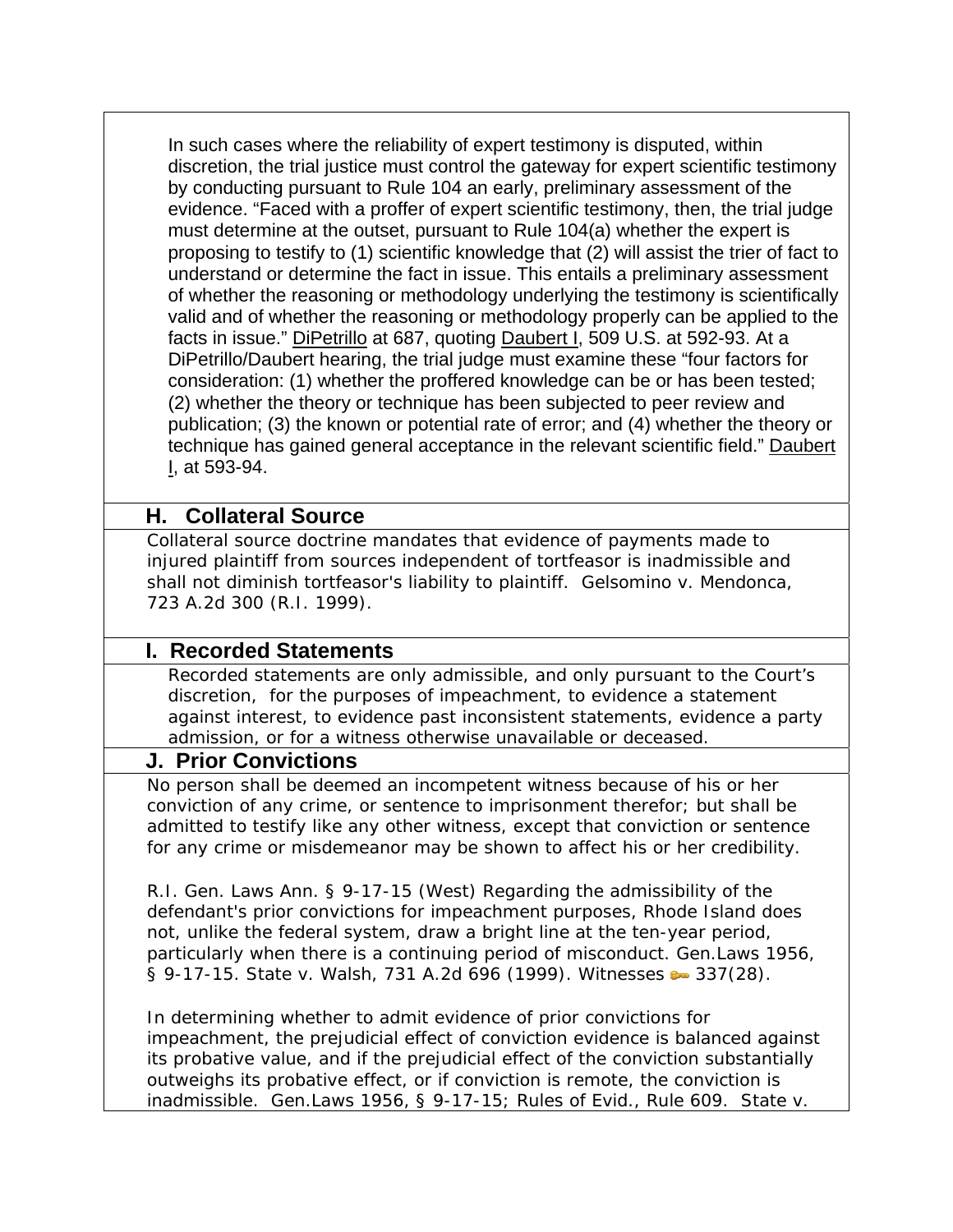*Simpson*, 606 A.2d 677 (1992), habeas corpus denied 1997 WL 837513. R.I. Gen. Laws Ann. § 9-17-15 (West).

# **K. Driving History**

Admissible, subject to discretionary determination by the trial judge as to relevance and unfair prejudice.

### **L. Fatigue**

Admissible, subject to discretionary determination by the trial judge as to relevance and unfair prejudice.

#### **M. Spoliation**

Essence of doctrine of spoliation is an inference that the missing evidence was in fact unfavorable to the defendant, and thus, a party is not required to establish that missing evidence would be admissible at trial, but rather must show that the evidence is relevant and that it is unavailable because of the conduct of the despoiler. *Tancrelle v. Friendly Ice Cream Corp.,* 756 A.2d 744 (R.I. 2000).

Under the doctrine *omnia praesumuntur contra spoliatorem,* "[a]ll things are presumed against a despoiler or wrongdoer," Black's Law Dictionary 1086 (6th ed.1990), the deliberate or negligent destruction of relevant evidence by a party to litigation may give rise to an inference that the destroyed evidence was unfavorable to that party. *Rhode Island Hospital Trust National Bank v. Eastern General Contractors, Inc.,* 674 A.2d 1227, 1234 (R.I.1996). This Court has held that although a showing of bad faith may strengthen the inference of spoliation, such a showing is not essential. *Farrell v. Connetti Trailer Sales, Inc.,* 727 A.2d 183, 186 (R.I.1999) (citing *Rhode Island Hospital Trust National Bank* at 1234). *Tancrelle v. Friendly Ice Cream Corp.,* 756 A.2d 744, 748 (R.I. 2000).

"The doctrine of spoliation merely *permits* an inference that the destroyed evidence would have been unfavorable to the despoiler," and is by no means conclusive. *Tancrelle v. Friendly Ice Cream Corp.,* 756 A.2d 744, 749 (R.I. 2000).

# **Settlement**

### **A. Offer of Judgment**

**(a) Offer of Judgment.** At any time more than 10 days before the trial begins, a party defending against a claim may serve upon the adverse party an offer to allow judgment to be taken against the defending party for the money or property or to the effect specified in the offer, with costs then accrued. If within 10 days after the service of the offer the adverse party serves written notice that the offer is accepted, either party may then file the offer and notice of acceptance and thereupon the clerk shall enter judgment.

**(b) Payment Into Court.** A party defending against a claim may pay into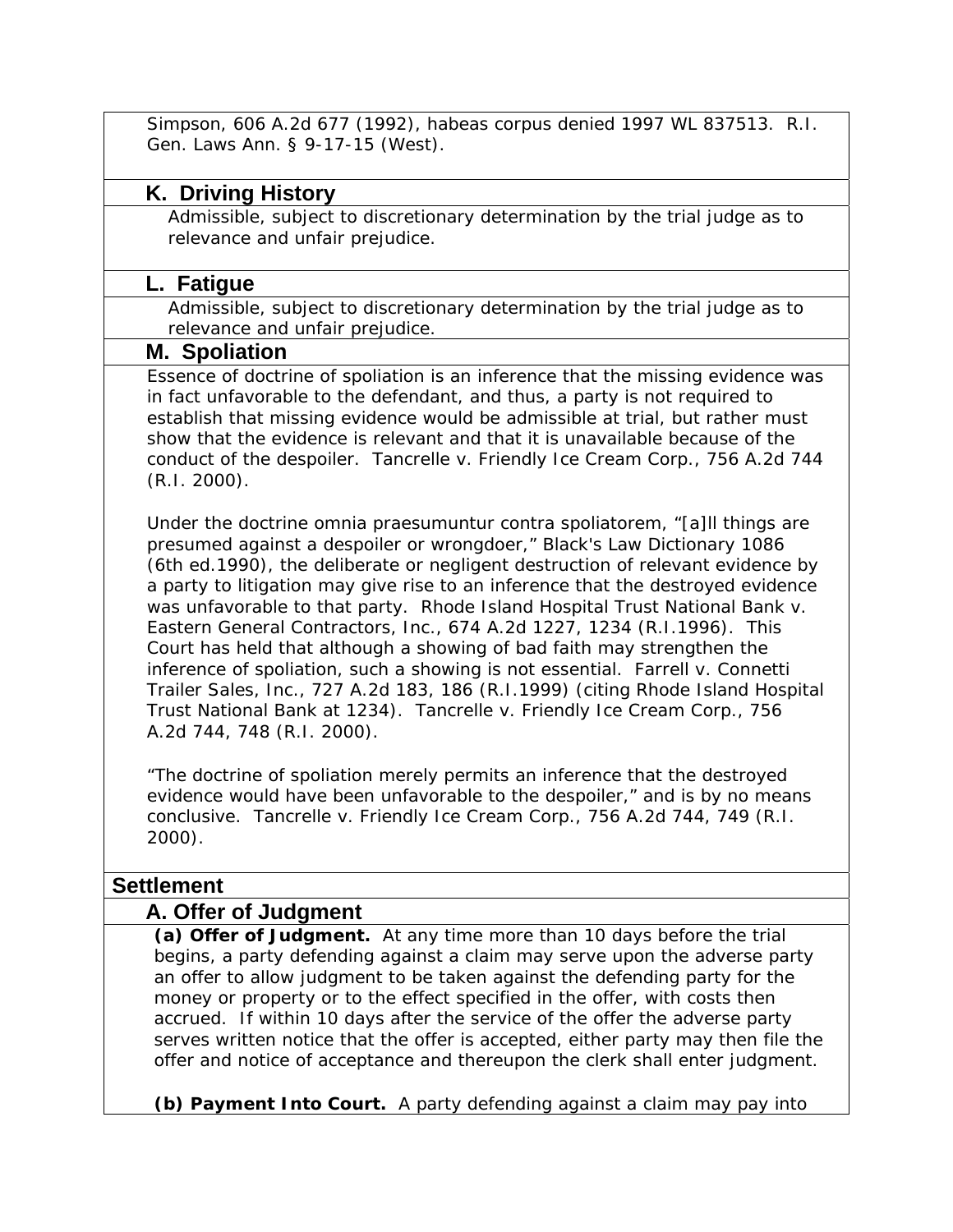| court by depositing with the clerk a sum of money on account of what is        |
|--------------------------------------------------------------------------------|
| claimed, or by way of compensation or amends, and plead that the defending     |
| party is not indebted to any greater amount to the party making the claim or   |
| that the party making the claim has not suffered greater damages. The          |
| party making the claim may (1) accept the tender and have judgment for the     |
| party's costs, (2) reject the tender, or (3) accept the tender as part payment |
| only and proceed with the action on the sole issue of the amount of            |
| damages.                                                                       |

**(c) Offer Not Accepted.** An offer under subdivision (a) or (b) above not accepted in full satisfaction shall be deemed withdrawn, i.e., shall not be disclosed to the jury, and evidence thereof is not admissible except in a proceeding to determine interest or costs. If the judgment finally obtained by the offeree is not more favorable than the offer, the offeree must pay the costs incurred after the making of the offer. The fact that an offer is made but not accepted, or accepted only as part payment, does not preclude a subsequent offer. RI R RCP Rule 68.

#### **B. Liens**

Private insurance provider has a lien as against third-party tortfeasor and will ordinarily look to the entirety of the settlement proceeds for the purpose of enforcing its lien or right to reimbursement.

Plaintiff's are entitled to complete recovery of full amount of medical bills without setoff. No evidence of liens or insurance payments are admissible at the time of trial.

### **C. Minor Settlement**

If settlement is for over \$1,000, then: (1) there must be a court-appointed guardian ad litem; (2) the guardian must sign the release on behalf of the minor plaintiff; and (3) the court must approve of the release and settlement agreement.

### **D. Negotiating Directly with Attorneys**

Permitted.

### **E. Confidentiality Agreements**

Confidentiality agreements are permitted.

#### **F. Releases**

A release in a personal injury case is a contract. Persons of legal age and capacity must stand by any covenants they enter in effectuating a release.

As a general rule, a parent cannot compromise or release a minor child's cause of action absent statutory authority.

G.L. 1956 (1969 Reenactment) § 33-15-1(a) addresses release by parent on behalf of minor. Only releases that are less than \$1,000 are valid under the statute.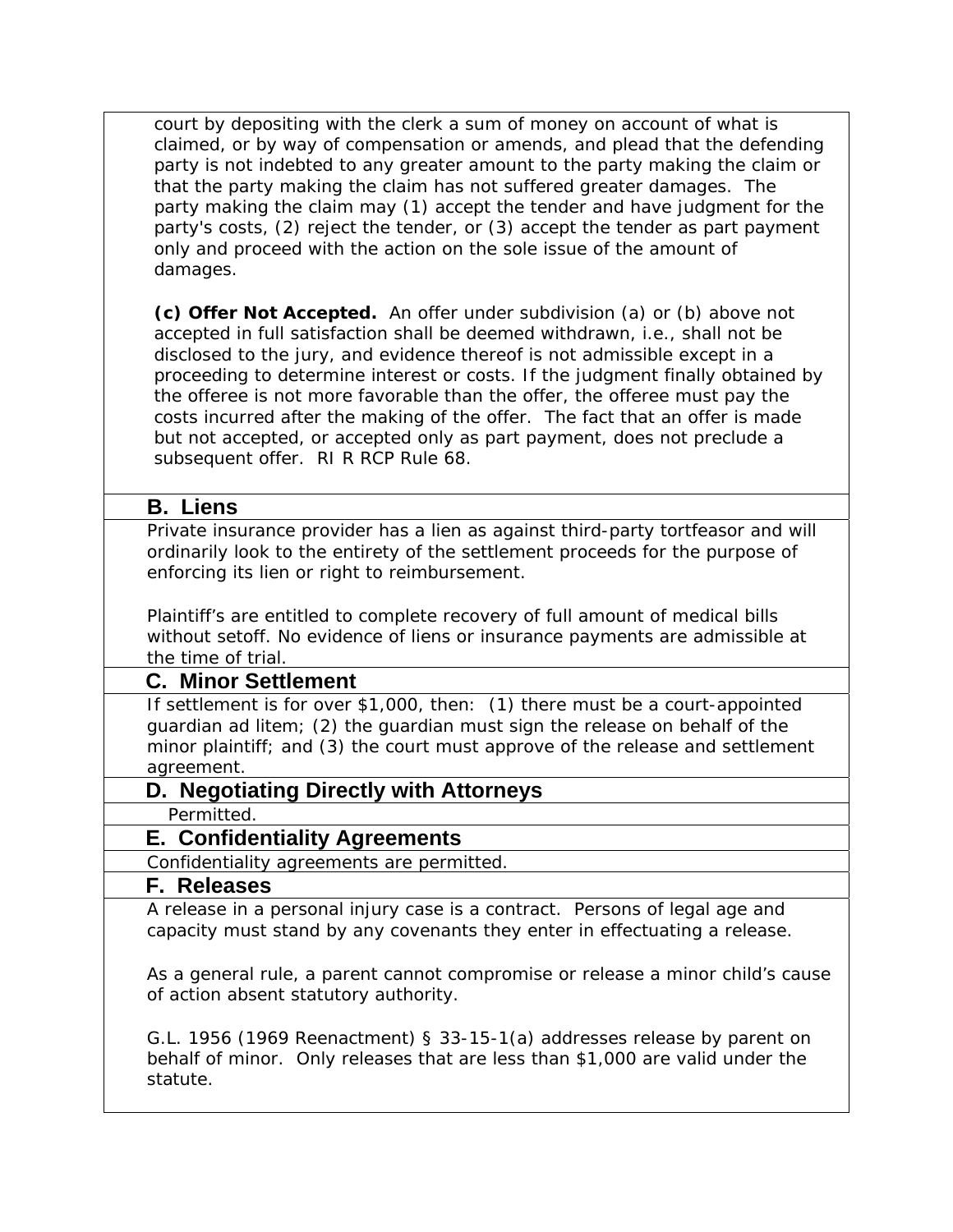Release must be approved by the court after it is executed on the minor's behalf by a court-appointed guardian ad litem.

Pre-accident waivers and releases between a commercial entity and a consumer/private citizen are generally unenforceable.

General release that provides for the release of "any and all other persons, firms and corporations," discharges only those joint tortfeasors whom contracting parties actually intended to release.

Releases with respect to multiple tortfeasors, must address the RI joint tortfeasor statute.

# **G. Voidable Releases**

Click to enter – Discuss if unrepresented injured individual can unilaterally void a release under certain circumstance.

### **Transportation Law**

# **A. State DOT Regulatory Requirements**

Rhode Island DOT regulations (47-1-16:30) adopt FMCSA. (See also G.L. 1956 (1982 Reenactment) § 31-23-1).

The Commissioner of the Department of Transportation may adopt regulations which incorporate by reference the standards set forth in 49 CFR Part 390.

### **B. State Speed Limits**

The maximum speed limit is 65 m.p.h.

# **C. Overview of State CDL Requirements**

You must be at least 21 years old. However, you can receive a license valid for intrastate (within state) travel at age 18.

 You must have had a regular Rhode Island driver's license for at least two years, with no suspensions or revocations.

You must earn a medical examiner's certificate.

### **Insurance Issues**

# **A. State Minimum Limits of Financial Responsibility**

\$25,000/\$50,000/\$25,000 pd

# **B. Uninsured Motorist Coverage**

Insurer is obliged to engage in settlement discussions with an insured in an effort to relieve the insured from the burden and expense of litigation against the insurer. *Metro. Prop. & Cas. Ins. Co. v. Barry*, 892 A.2d 915 (R.I. 2006) When faced with a claim for uninsured/underinsured motorist (UM) benefits, the insurance carrier is free to set its own course and may not seek a safe harbor against prejudgment interest by declining to settle a legitimate claim or requiring its insured to first proceed against the tortfeasor. Gen.Laws 1956, § 9-21-10(a). *Metro. Prop. & Cas. Ins. Co. v. Barry*, 892 A.2d 915 (R.I. 2006).

### **C. No Fault Insurance**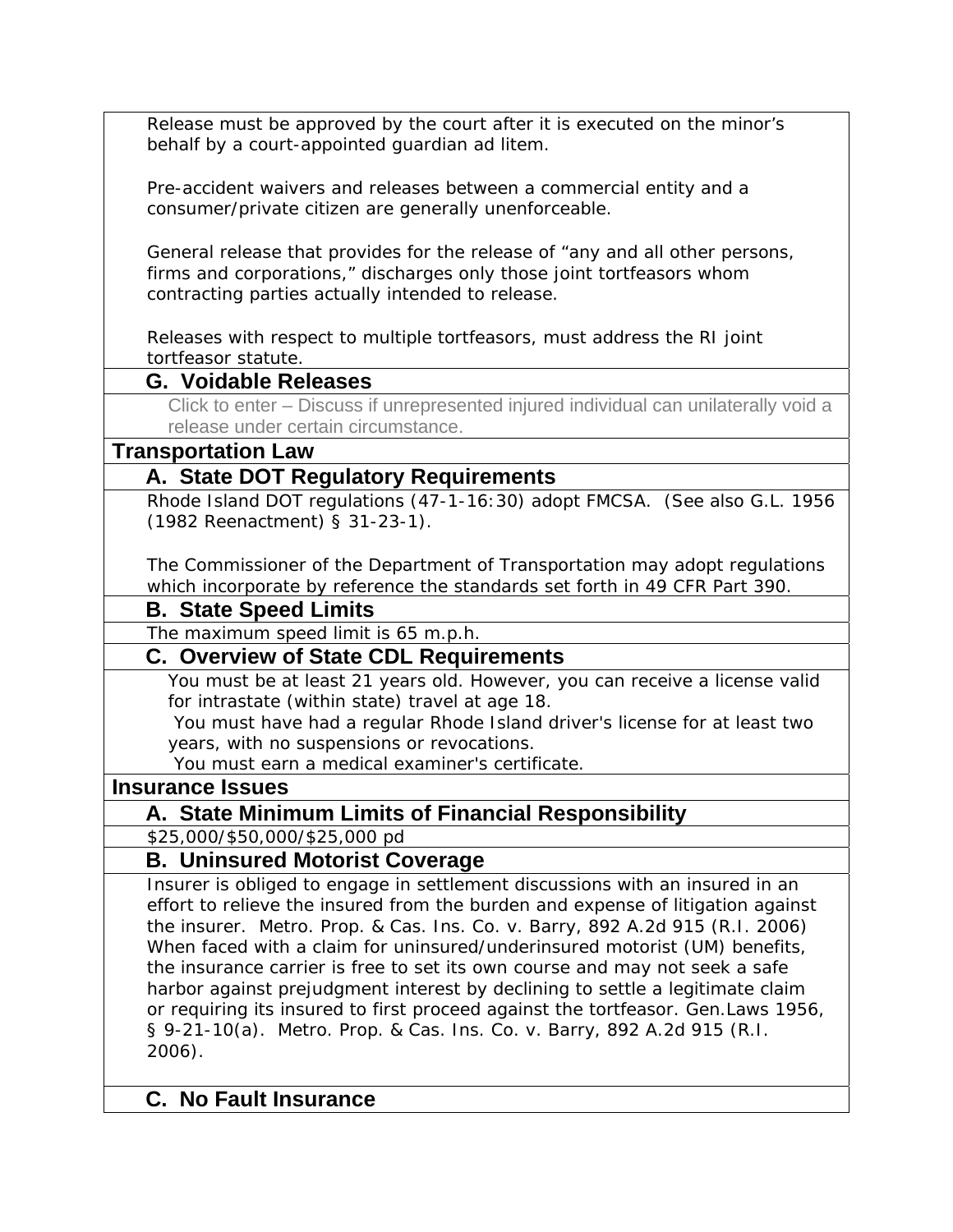| Rhode Island is a "no-fault" state.                                                                                                                                                                                                                                                                                                                                                                                                                                                                                                                                                                                                                                                                                                                                                                                                                                                                   |
|-------------------------------------------------------------------------------------------------------------------------------------------------------------------------------------------------------------------------------------------------------------------------------------------------------------------------------------------------------------------------------------------------------------------------------------------------------------------------------------------------------------------------------------------------------------------------------------------------------------------------------------------------------------------------------------------------------------------------------------------------------------------------------------------------------------------------------------------------------------------------------------------------------|
| D. Disclosure of Limits and Layers of Coverage                                                                                                                                                                                                                                                                                                                                                                                                                                                                                                                                                                                                                                                                                                                                                                                                                                                        |
| By statute, the insurance limits must be disclosed upon request. Rule 26(b)(2)<br>of the Rhode Island Superior Court Rules of Civil Procedure provides, in<br>pertinent part, that "[a] party may obtain discovery of the existence and<br>contents of any insurance agreement under which any person carrying on an<br>insurance business may be liable to satisfy part or all of a judgment which may<br>be entered in the action or to indemnify or reimburse for payments made to<br>satisfy the judgment."                                                                                                                                                                                                                                                                                                                                                                                       |
| <b>E. Unfair Claims Practices</b>                                                                                                                                                                                                                                                                                                                                                                                                                                                                                                                                                                                                                                                                                                                                                                                                                                                                     |
| Asermely Demand Letters. In Asermely v. Allstate Insurance Co. 728 A.2d<br>461 (1999), the Rhode Island Supreme Court announced that, regardless of<br>their good faith, insurers who reject settlement demands within the insured's<br>policy limits will be completely responsible for a subsequent judgment which<br>exceeds the limits unless they can show the insured objected to the<br>settlement. The Court based this rule on the insurer's fiduciary obligation to<br>the insured. Asermely demand letters are a tactic used in Rhode Island to<br>motivate settlement in cases that may approach the policy limits. However,<br>due to the exposure to the carrier themselves, plaintiff's attorneys tend to<br>issue Asermely Demand Letters even in cases where the entire policy limits<br>are not exposed.                                                                            |
| <b>F. Bad Faith Claims</b>                                                                                                                                                                                                                                                                                                                                                                                                                                                                                                                                                                                                                                                                                                                                                                                                                                                                            |
| General Laws 1956 § 9-1-33 provides in pertinent part:<br>"Notwithstanding any law to the contrary, an insured under any insurance<br>policy as set out in the general laws or otherwise may bring an action against<br>the insurer issuing the policy when it is alleged the insurer wrongfully and in<br>bad faith refused to pay or settle a claim made pursuant to the provisions of<br>the policy, or otherwise wrongfully and in bad faith refused to timely perform<br>its obligations under the contract of insurance. In any action brought<br>pursuant to this section, an insured may also make claim for compensatory<br>damages, punitive damages, and reasonable attorney fees."                                                                                                                                                                                                        |
| G. Coverage – Duty of Insurer and Insured                                                                                                                                                                                                                                                                                                                                                                                                                                                                                                                                                                                                                                                                                                                                                                                                                                                             |
| In Rhode Island, the insurer's duty to defend a suit brought against one of its<br>policyholders is determined by the allegations contained in the complaint.<br>Thomas v. American Universal Ins. Co., 93 A.2d 309. As a general rule,<br>where the particular policy requires insurer to defend even if the suit is<br>groundless, false or fraudulent, the insurer's duty to defend is ascertained by<br>laying the tort complaint alongside the policy; if the allegations in the<br>complaint fall within the risk insured against in the policy, the insurer is said<br>to be duty-bound to provide a defense for the insured, regardless of the<br>actual details of the injury or the ultimate grounds on which the insured's<br>liability to the injured party may be predicated. Employers' Fire Ins. Co. v.<br>Beals, 240 A.2d 397 (R.I., 1968). In other words, when a complaint contains |